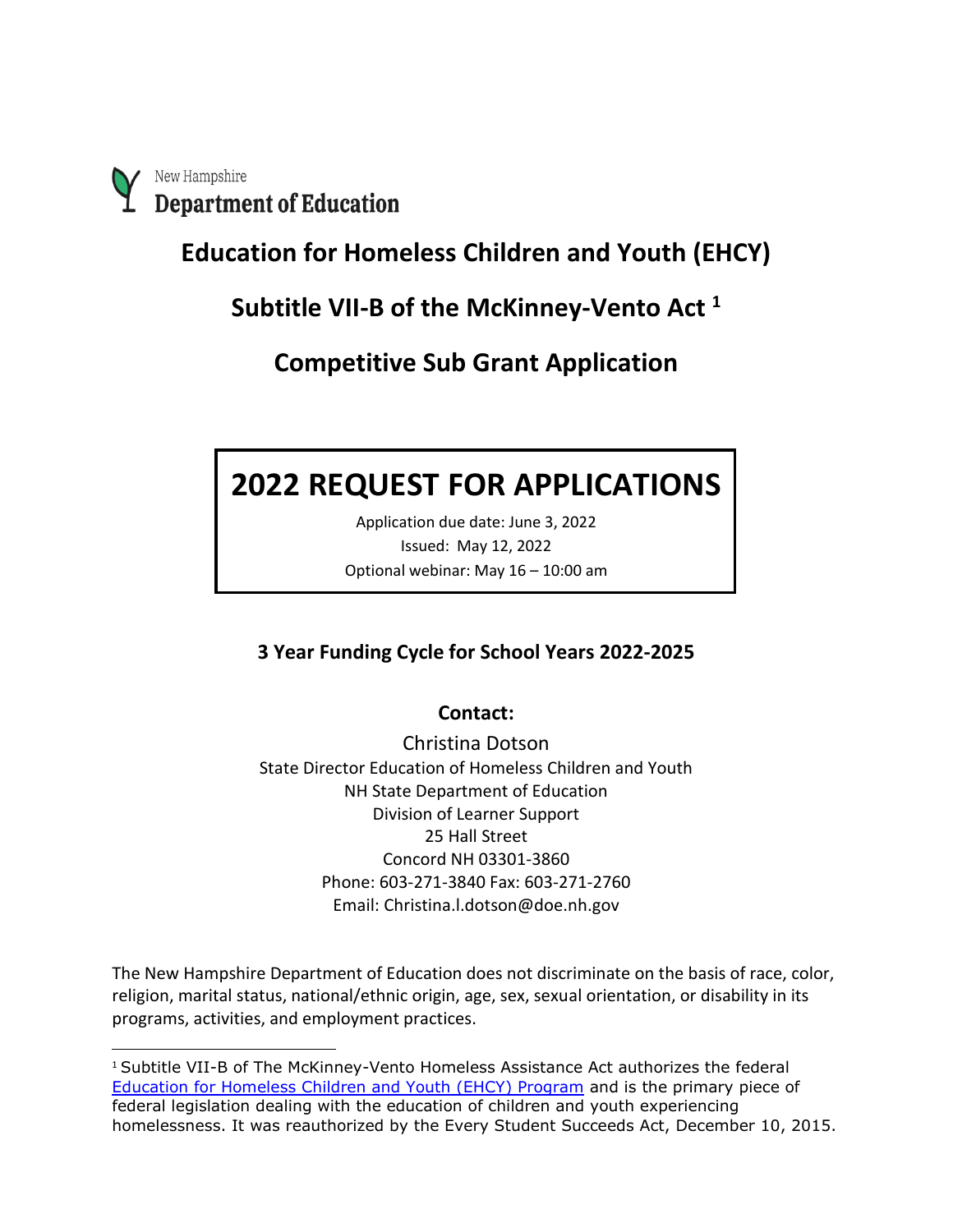# **Contents of Application Packet**

## **SECTION I: RFA Overview**

- A. General Information
- B. Rationale
- C. Purpose of the Program
- D. Funding Guidelines
- E. Authorized
- F. Eligibility
- G. Funds Available
- H. Review of Application and Grant Awards
- I. Grant Awards, Decisions, and Disposition of Applications
- J. Program Monitoring
- K. Submission Deadline

## **SECTION II: Application Resources**

- A: Examples of Activities & Measurable Outcomes
- B: Approved Program Goals
- C: Scoring Rubric
- D: Additional Resources & Websites

## **SECTION III: Application Forms**

- o Cover Page
- o Assurances
- o Project Overview
- o Abstract
- o Statement of Need
- o Goals and Objectives
- o Collaboration
- o Strategic Plan
- o Documentation and Evaluation
- o Detailed Budget Narrative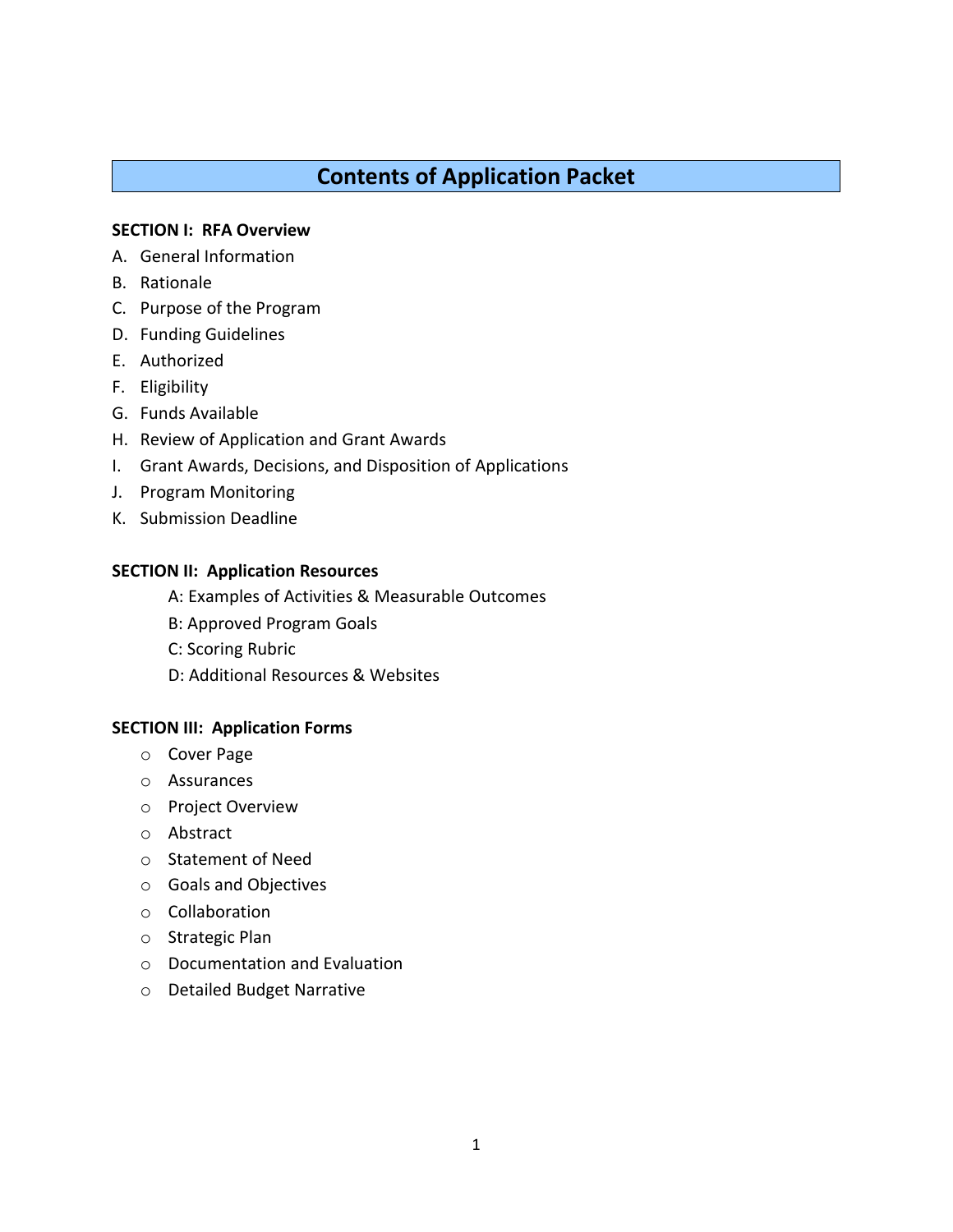## **SECTION I RFA Overview**

## **A. General Information**

The Education for Homeless Children and Youth (EHCY) program was enacted in 1987 as Title VII Subtitle B of the Stewart B. McKinney Homeless Assistance Act. Congress renamed this legislation the McKinney-Vento Homeless Assistance Act which was reauthorized as part of ESEA in 2001. In December 2015, the legislation of the Every Student Succeeds Act (ESSA) Pub.L.114-95 reauthorized the McKinney-Vento Homeless Assistance Act EHCY program. The intent of this legislation is to ensure all children and youth impacted by the loss of fixed, regular, and adequate housing receive a quality public education. <sup>2</sup>

## **B. Rationale**

This Request for Applications (RFA) has been issued for the purpose of soliciting proposals from local education agencies (LEAs) for the development of programs which meet the educational needs of homeless children and youth and the requirements of the McKinney-Vento Homeless Assistance Act, Subtitle VII-B, Education for Homeless Children and Youth. As required by the EHCY Program, grants will be awarded on a competitive basis to LEAs.<sup>3</sup>

## **C. Purpose of the Program**

The McKinney-Vento Education of Homeless Children and Youth Grant Program is designed to promote the enrollment, attendance, and educational success of homeless children and youth in schools and other educational services for which they are eligible, including Head Start, Even Start, and pre-school programs administered by the LEA. To accomplish this mission, it is necessary to offer educational and related services to homeless children and youth to supplement the traditional classroom experience. Services provided with McKinney-Vento Act funds must not replace the regular academic program and must be designed to expand upon or improve services provided as part of a school's regular academic program.

## **D. Funding Guidelines**

As required by the McKinney-Vento Homeless Assistance Act, Subtitle VII-B, funds are made available through a competitive sub-grant application process. Sub-grants are awarded on the basis of need for assistance under Subtitle VII-B and the quality of the application. Grants may be used for programs on school grounds or at other facilities. Schools must not provide services in settings within a school that segregate homeless children and youth from other children and youth, except as is necessary for short periods of time for health and safety emergencies, or to provide temporary, special, and supplementary services. Programs on school grounds may also be available to children or youth determined to be at risk of homelessness, failing in, or dropping out of school. However, priority for such services shall be given to homeless children

<sup>&</sup>lt;sup>2</sup> Program authority: Subtitle VII-B of the McKinney-Vento Homeless Assistance Act, as amended by Every Student Succeeds Act, (Pub L. 114-95)

<sup>&</sup>lt;sup>3</sup> Sections identified in this paragraph refer to the sections as authorized in 2001. In light of the amendments to the McKinney-Vento Act, Subtitle VII-B EHCY under ESSA, the US Department of Education is expected to issue updated guidance at a future date. Updated information will be posted on the NH DOE website.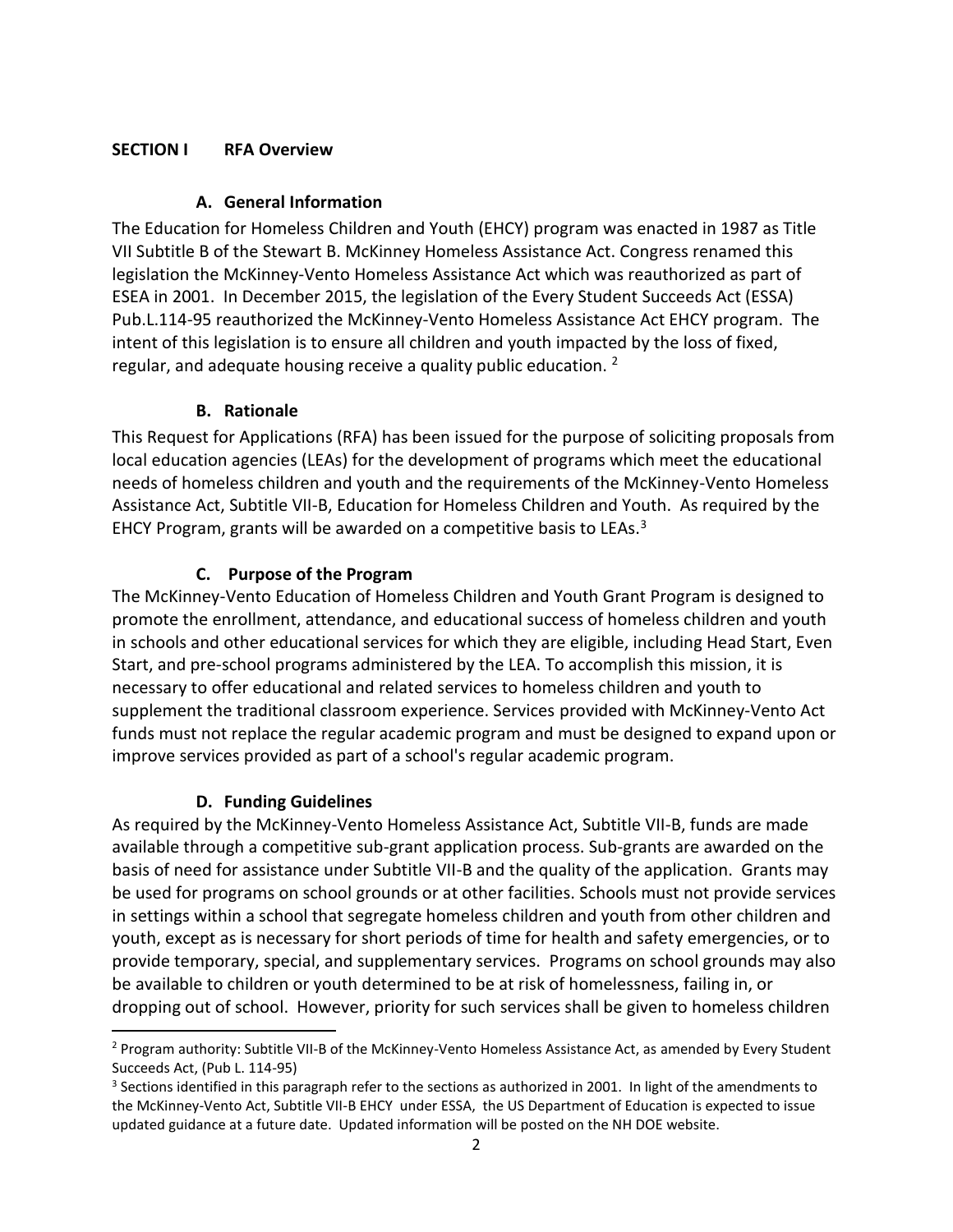and youth. To the maximum extent practicable, services shall be provided through other existing programs that integrate homeless and non-homeless individuals. All school districts are required to develop, review, and revise policies to eliminate barriers to the access to and success in educational opportunities for homeless children and youth, regardless of whether they receive funds under McKinney-Vento.

## **E. Authorized Activities**

Each eligible LEA receiving a grant must use the grant to establish or operate one or more programs that provide services and/or instruction in one or more of the following areas:

- Tutoring, supplemental instruction linked to meeting challenging State content and achievement standards;
- Expedited evaluations of strengths and needs of homeless children and youths, including eligibility for programs and services such as programs for gifted and talented students, children with disabilities, English learners services, services provided under Title I, or similar State or local programs, programs in career and technical education, and school nutrition programs;
- Professional development and other activities for educators and specialized instructional support personnel that are designed to heighten the understanding and sensitivity to the needs of homeless children and youth, and the specific educational needs of runaway and homeless youth;
- Referral services (e.g., medical, dental, mental and other health services);
- Assistance to defray the excess costs of transportation not otherwise provided though Federal, State, or local funding;
- Early childhood education not otherwise provided through Federal, State or local funding;
- Services and assistance to attract, engage, and retain homeless children and youths, particularly homeless children and youth who are not enrolled in school;
- Before/after-school mentoring and summer programs in which a teacher or other qualified individual provides tutoring, homework assistance, and supervision of educational activities;
- If necessary, payment of fees and other costs related to records necessary to enroll homeless children and youths in school;
- Education and training for parents and guardians about the rights of homeless children and youth, resources available and other activities designed to increase meaningful involvement of parents and guardians of homeless children and youths in the education of their children and youth;
- Costs for development of coordination between school and agency services;
- Specialized instructional support including violence prevention and referrals for such services
- Services needed as arise from domestic violence;
- Supplies and adaptation of space for non-school facilities;
- School supplies, including at temporary housing; and
- Other extraordinary or emergency assistance needed to enable homeless children and youths to attend school and participate fully in school activities.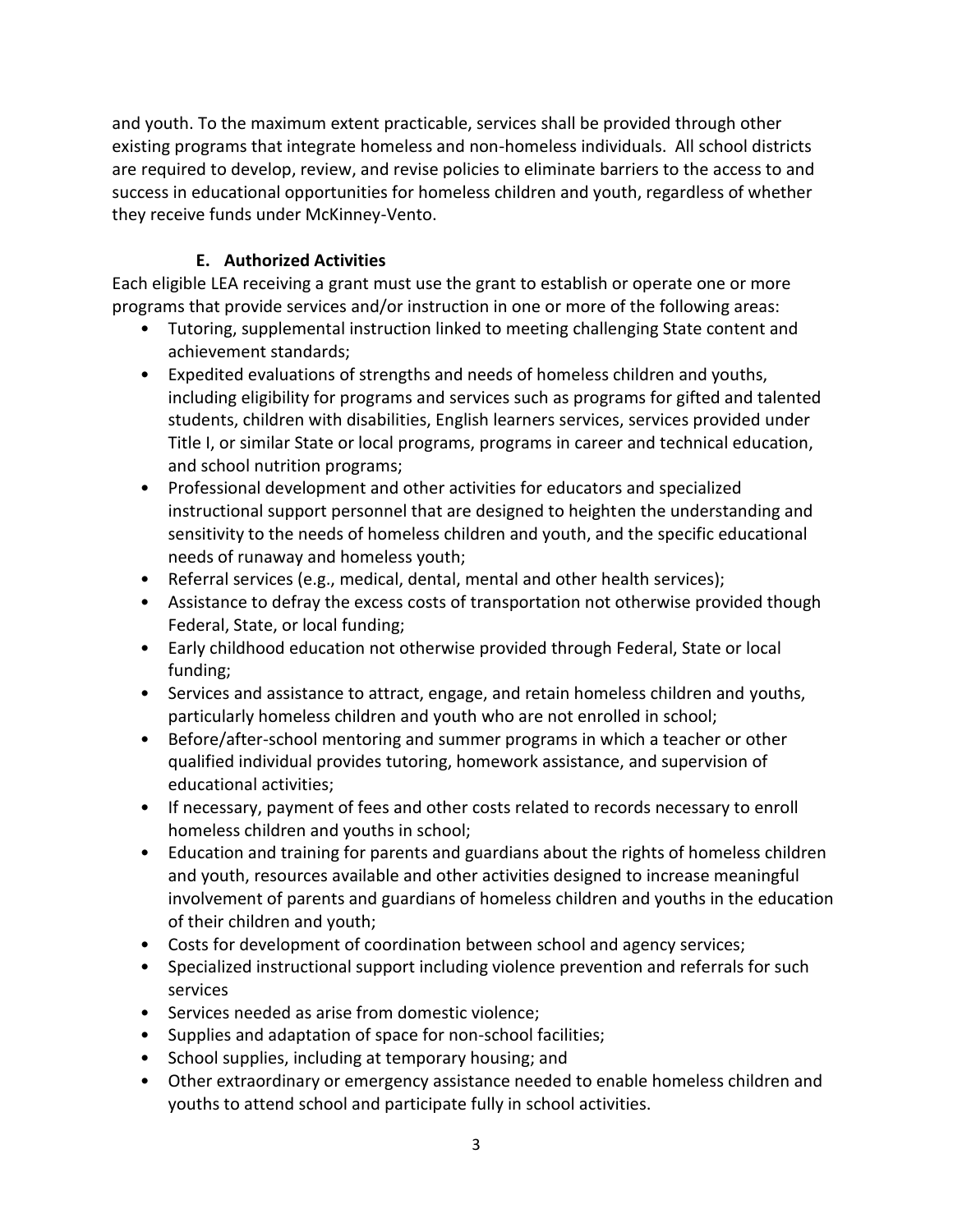## **F. Eligibility**

Any LEA or LEA consortium formed for the purpose of this grant, that serves an identified homeless population of children and youth located within New Hampshire, is eligible to apply for McKinney-Vento Sub Grant funds. A district may submit, or be included in, no more than one proposal.

The term "*homeless children and youth*" is defined as:

- *Children and youth who lack a fixed, regular, and adequate nighttime residence, and includes children and youth who are sharing the housing of other persons due to loss of housing, economic hardship, or a similar reason; are living in motels, hotels trailer parks, or camping grounds due to lack of alternative adequate accommodations; are living in emergency or transitional shelters; are abandoned in hospitals; or are awaiting foster care placement.*
- *Children and youth who have a primary nighttime residence that is a private or public place not designed for or ordinarily used as a regular sleeping accommodation for human beings.*
- *Children and youth who are living in cars, parks, public spaces, abandoned buildings, substandard housing, bus or train stations, or similar settings.*
- *Migratory children who qualify as homeless because they are living in circumstances described above.<sup>4</sup>*

# **G. Funds Available**

- Source of funds: 100% federal funds to NH Department of Education by the US Department of Education, EHCY Program.
- Amount Available: Awards will be dependent on the NH Department of Education receipt of federal grant funds. It is estimated that \$270,000.00 will be available for the selected sub-grant programs for the 2022-2023 school (program) year.  $5$  Similar amounts expected for subsequent funding years (2023-2024 and 2024-2025)
- Size of Grants: As required by the EHCY program of the federal McKinney-Vento Act, funds will be awarded to LEAs on a competitive basis. Selection will be based on the quality of applications received, demonstration of need, and capacity to fulfill the application requirements. Anticipated number of sub-grants for the 2022-2023 year to be awarded:
	- Two (2) LEA sub-grants of up to \$75,000
	- Three (3) LEA sub-grant of up to \$25,000
	- Three (3) LEA sub-grants of up to \$15,000
- Grant Period: The NH Department of Education is anticipating the funding of the Education of Homeless Children and Youth (EHCY) Program sub grants for a three-year period based on the availability of federal funds. The RFA is for a three-year funding cycle (2022-2025). Sub-grants will be funded in yearly increments starting July 1, 2022 through September 30,

<sup>4</sup> Definition of homeless children and youth as specified in the McKinney-Vento Act, Subtitle VII-B Education, EHCY.

<sup>5</sup> Per Preliminary Fiscal Year 2022 Education for Children and Youth Allocations for the 2022-2023 School Year.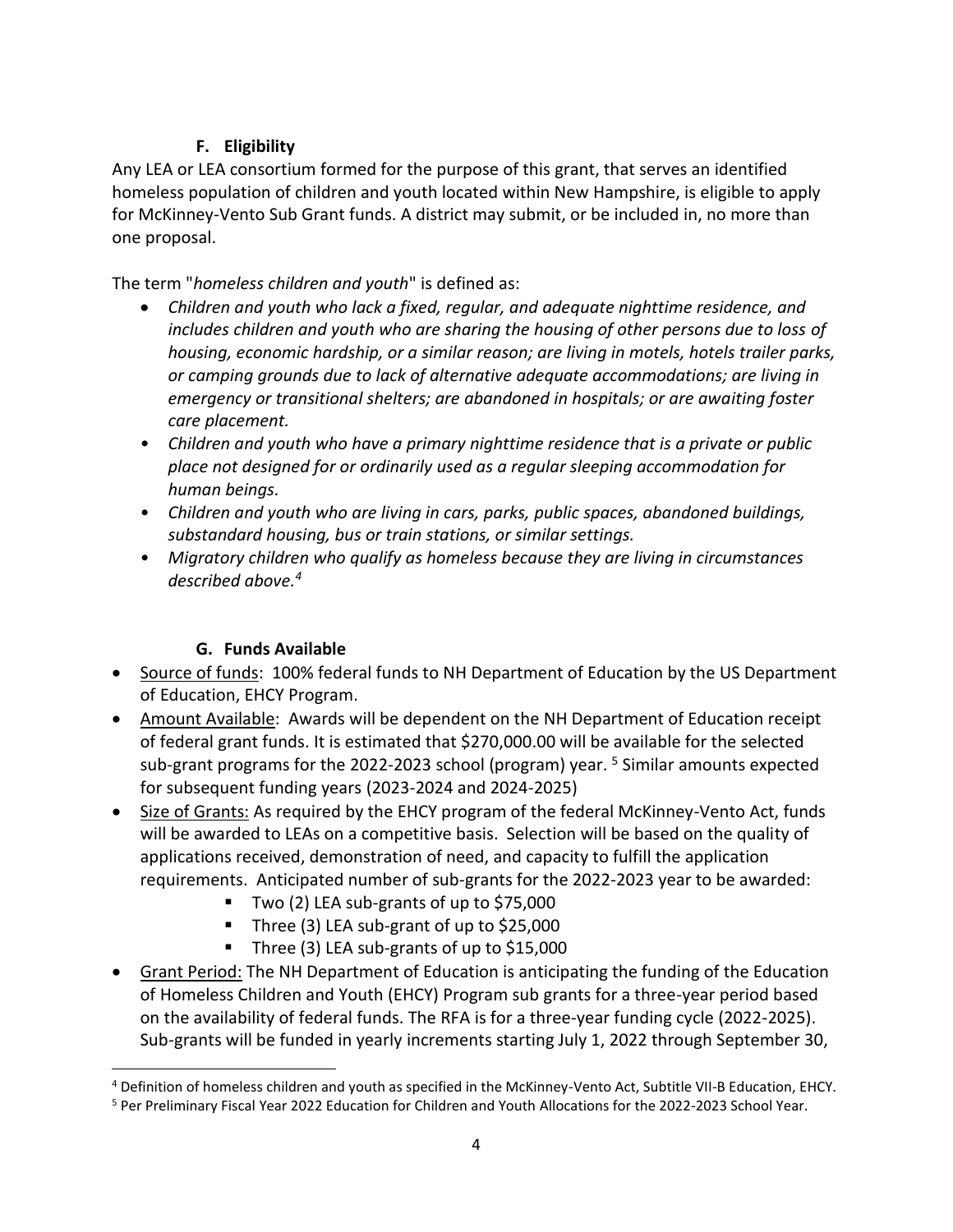2023. Sub grantees will be required to submit an application for continuing funds for the second and third years of the funding cycle. A grant report and evaluation data are required each year of the funding cycle

## **H. Review of Proposals and Grant Awards**

Complete proposals will be reviewed and rated by a committee of professionals. Proposals must be submitted on the application template, follow the RFA outline and provide sufficient detail so reviewers have a clear picture of the intended project and expected outcomes. Proposals will be rated according to the application evaluation criteria identified in the scoring rubric Applicants are advised to review the scoring rubric when writing their proposals.

The Department reserves the right to make grant awards under this program without discussion with the applicants. Therefore, proposals should be submitted in the most favorable terms from both a technical and cost standpoint. All awards are dependent upon the New Hampshire Department of Education receiving its allocation from the United States Department of Education.

The Department intends to announce recipients of grant awards by June 24, 2022. Applicants will be notified in writing as to the final disposition of their proposal. GRANTS ARE NOT FINAL UNTIL THE AWARD LETTER IS EXECUTED. APPLICANTS AWARED FUNDS UNDER THIS GRANT PROGRAM ARE CAUTIONED NOT TO COMMIT SUCH FUNDS UNTIL AN OFFICIAL GRANT AWARD LETTER IS RECEIVED.

## **I. GRANT AWARD DECISIONS AND DISPOSITION OF APPLICATIONS**

Any information submitted as part of a bid in response to this request for application (RFA) (or request for bid (RFB) or request for information (RFI) may be subject to public disclosure under RSA 91-A. In addition, in accordance with RSA 9-F:1, any contract entered into as a result of this RFP (RFI, or RFB) will be made accessible to the public online via the website Transparent NH [\(http://www.nh.gov/transparentnh/\)](http://www.nh.gov/transparentnh/). Accordingly, business financial information and proprietary information such as trade secrets, business and financials models and forecasts, and proprietary formulas may be exempt from public disclosure under RSA 91-A:5, IV. If you believe any information being submitted in response to a request for proposal, bid or information should be kept confidential as financial or proprietary information, you must specifically identify that information in a letter to the agency.

The Department reserves the right to award in part; reject any and all applications in whole or in part; and to waive technical defects, irregularities or omissions if, in the Department's judgment, the best interest of the State would be served. After receiving the grant application, the Department reserves the right not to award all grants, to negotiate specific grant amounts, and to select certain grantees regardless of points awarded as part of the evaluation process to meet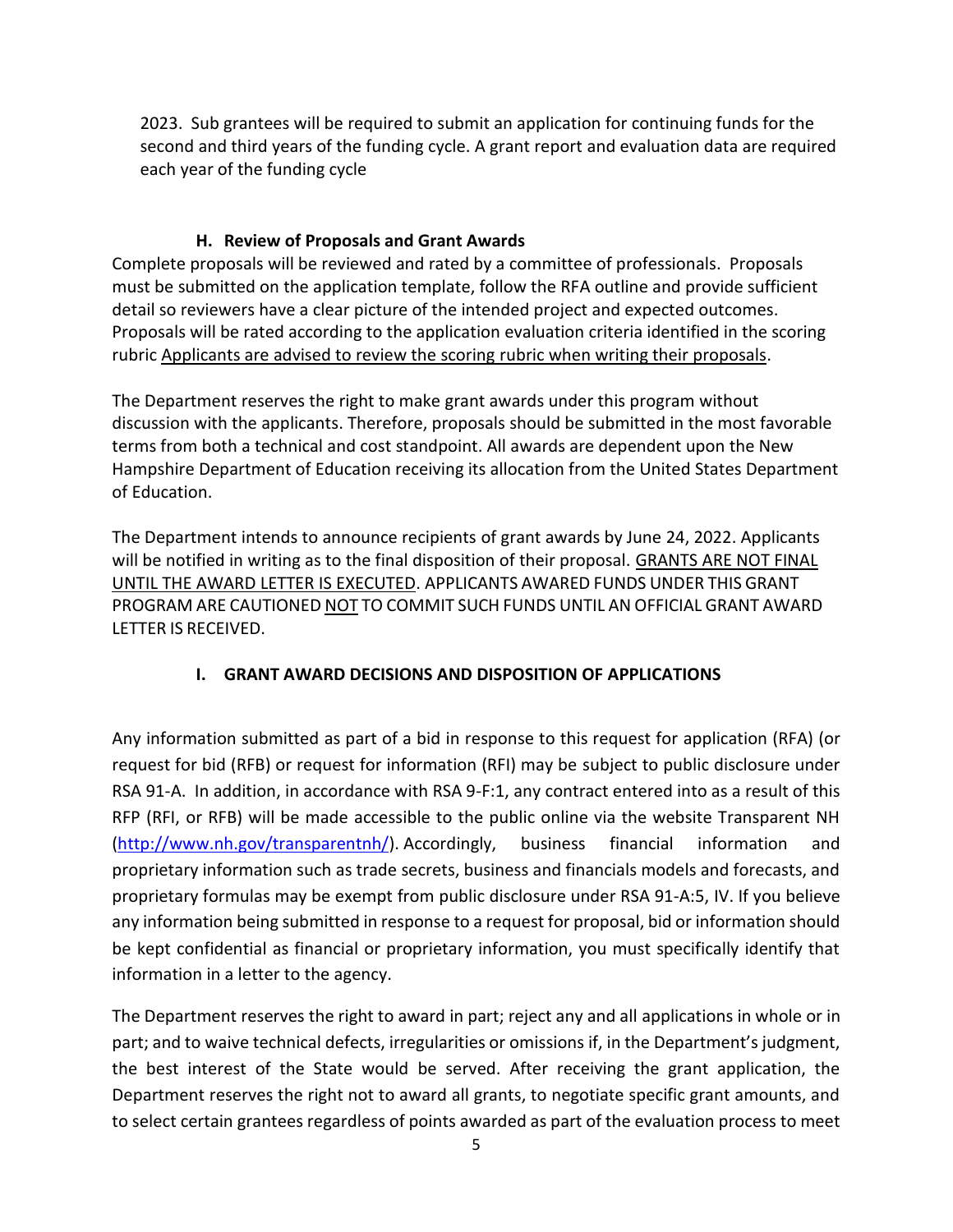federal requirements or State Board of Education priorities. In addition, the Department reserves the right to change the dollar amount of grant awards to meet federal guidelines for grant awards.

All awards are subject to availability of federal funds. Grants are not final until the award letter is executed.

Applicants will be notified in writing of the acceptance or rejection of their proposals. If a proposal is selected for funding, the Bureau of Instructional Support will initiate a grant award. The level of funding and effective dates of the projects will be set forth in the notification of the grant award.

All proposals submitted will be retained by the New Hampshire State Department of Education and will become part of the public domain. After submission, the applicant will provide the proposal for public availability.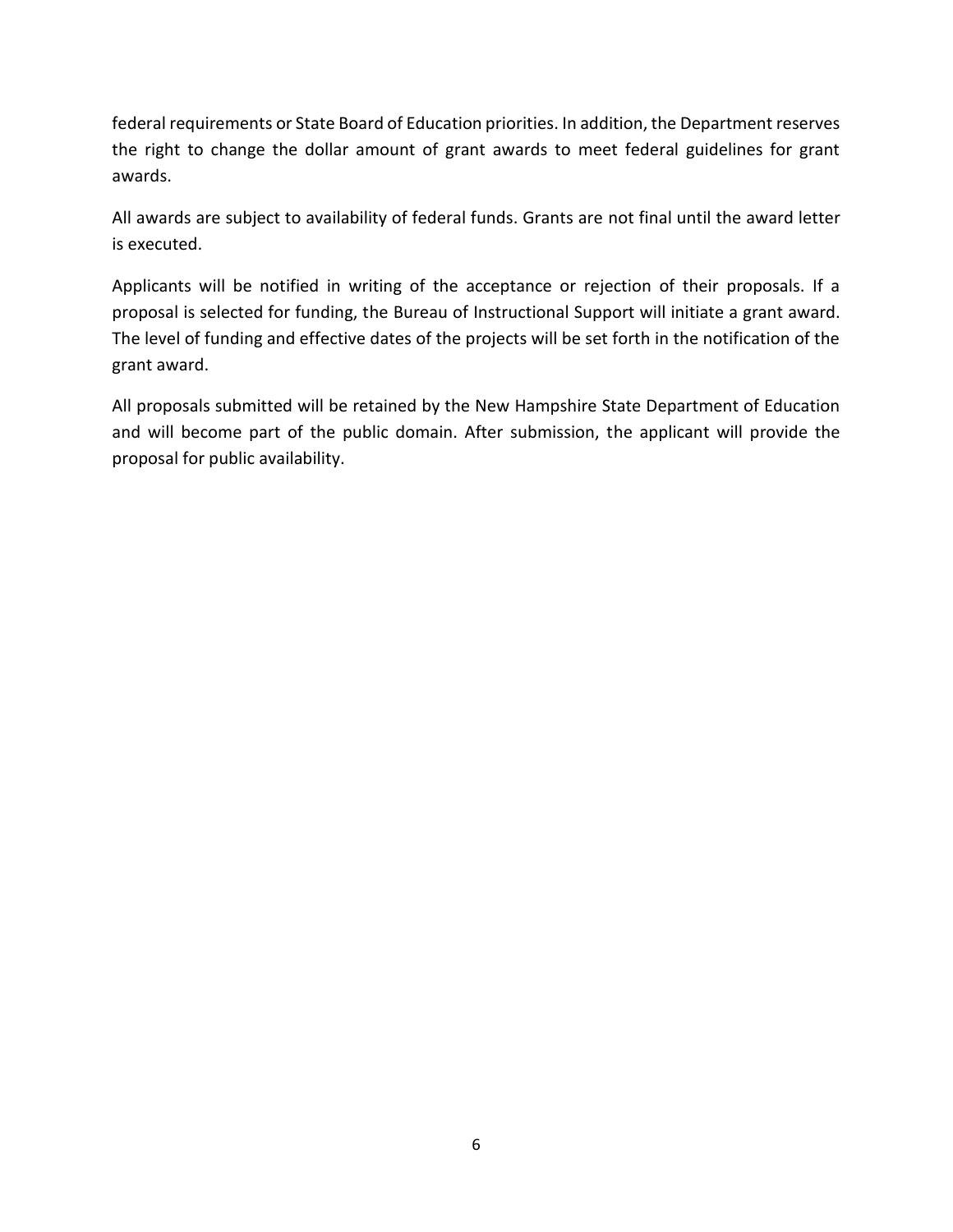## **J. Program Monitoring**

The Department will conduct at a minimum yearly monitoring on all McKinney-Vento EHCY grant programs. Monitoring may consist of, but not limited to site visits, phone, web-based or video "virtual" monitoring, self-assessments, or any combination of monitoring options. The purpose of the site monitoring will be to:

- Ensure the program is meeting the requirements of the funding legislation;
- Review program progress toward attaining relevant goals and objectives;
- Improve program quality;
- Provide assistance in identifying and resolving problems; and
- Assist the state education agency (SEA), Office of Homeless Education in identifying future technical assistance and professional development needs.

## **K. Submission Deadline**

Application forms must be received by 4:30PM on Friday June 3, 2022. Please email applications. Deadline extensions not permitted. Deliver to:

Christina Dotson, M.Ed State Director of Homeless Education NH Department of Education [Christina.l.dotson@doe.nh.gov](mailto:Christina.l.dotson@doe.nh.gov)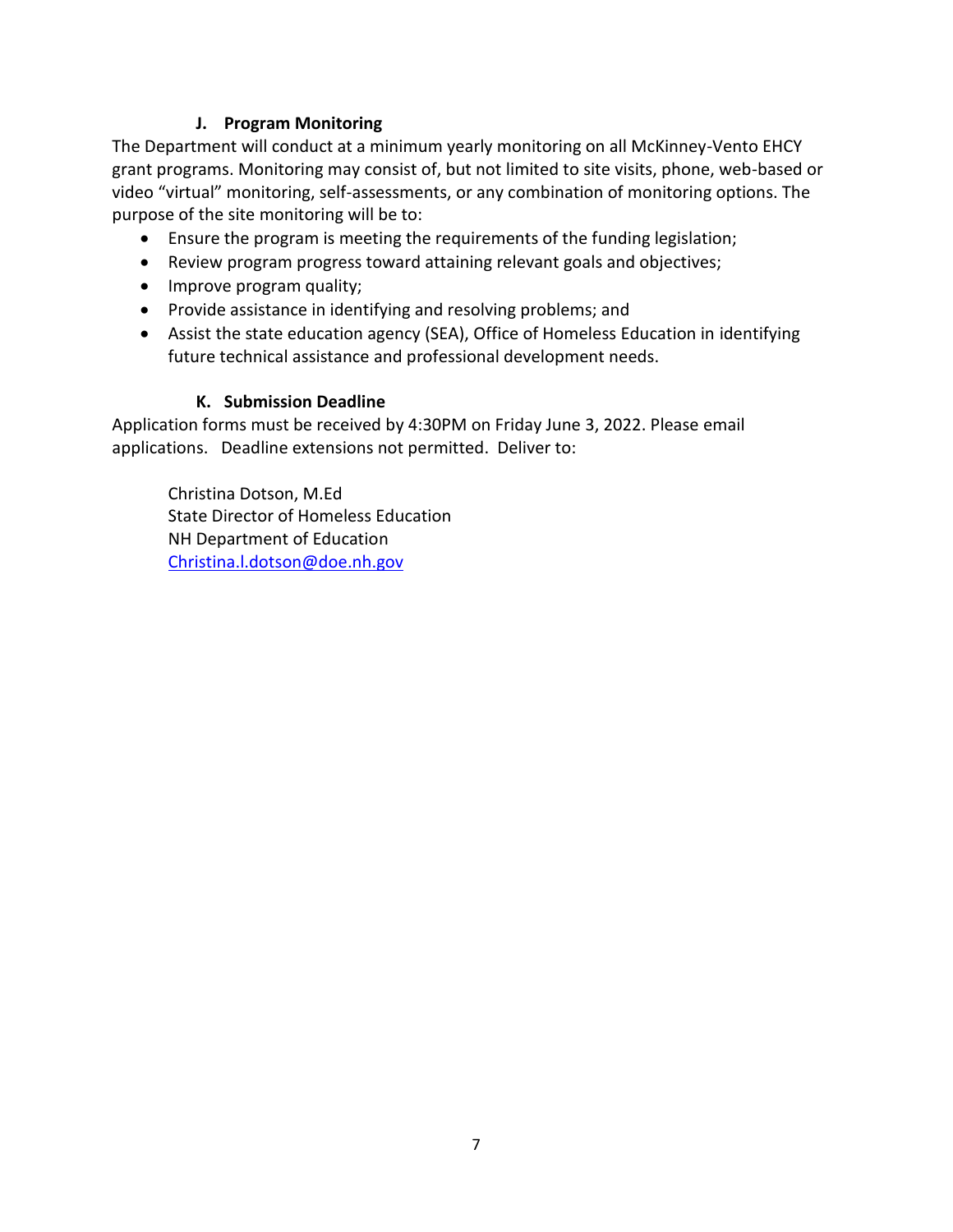## **Resource A**

# **EXAMPLES OF ACTIVITIES & MEASURABLE (QUANTIFIABLE) OUTCOMES**

## **Derived from the Authorized Activities of Local Educational Agency Grants**

## **McKinney-Vento Act- Section 723(d)**

| <b>ACTIVITIES</b>                                                                                                                | <b>MEASURABLE OUTCOMES</b>                                                                                                                                                                                                                                                                                                                                                                      |
|----------------------------------------------------------------------------------------------------------------------------------|-------------------------------------------------------------------------------------------------------------------------------------------------------------------------------------------------------------------------------------------------------------------------------------------------------------------------------------------------------------------------------------------------|
| 1. Tutoring, supplemental<br>instruction, and enriched<br>educational services.                                                  | Pre/post test score improvement.<br>$\bullet$<br>Classroom teachers provide positive assessments of participants.<br>School success, seen in grade and score improvement.<br>Participation and performance on Standards of Learning Tests.<br>High school or GED completion.                                                                                                                    |
| 2. Expedited student<br>evaluations, including gifted<br>and talented, special<br>education, and limited<br>English proficiency. | Evaluations are made and records are transferred in a timely<br>manner.<br>Increased percentage and timeliness of homeless children<br>accessing education services for which they are eligible (e.g., Title I,<br>special education, LEP services).                                                                                                                                            |
| 3. Professional development<br>for educators and other<br>school personnel.                                                      | Increase in numbers of public school personnel who are aware of<br>and sensitive to the needs of homeless children and youth.<br>Increase in awareness and sensitivity training opportunities for<br>school personnel and community.<br>Increase in number of liaisons and/or school personnel that attend<br>training opportunities.<br>Evidence of implementation of best practice strategies |
| 4. Referrals for medical,<br>dental, other health<br>services, and social services.                                              | Increase in percentage of families referred for services.<br>$\bullet$<br>Increase in percentage of homeless children who are immunized.<br>Increase in percentage of pregnant homeless teens receiving<br>$\bullet$<br>prenatal care.                                                                                                                                                          |
| 5. Defraying excess cost of<br>transportation.                                                                                   | Increase in percentage of homeless children and youth attending<br>school regularly.<br>Increase in the percentage of homeless children and youth<br>attending the school of origin, with the approval of the<br>parent/guardian.<br>Decrease in number of days homeless students cannot attend<br>school due to lack of transportation.                                                        |
| 6. Provision of<br>developmentally<br>appropriate early childhood                                                                | Increase in the enrollment and attendance of homeless<br>preschoolers in local preschool programs such as Even Start, Alaska<br>Preschool Initiative, and Head Start.                                                                                                                                                                                                                           |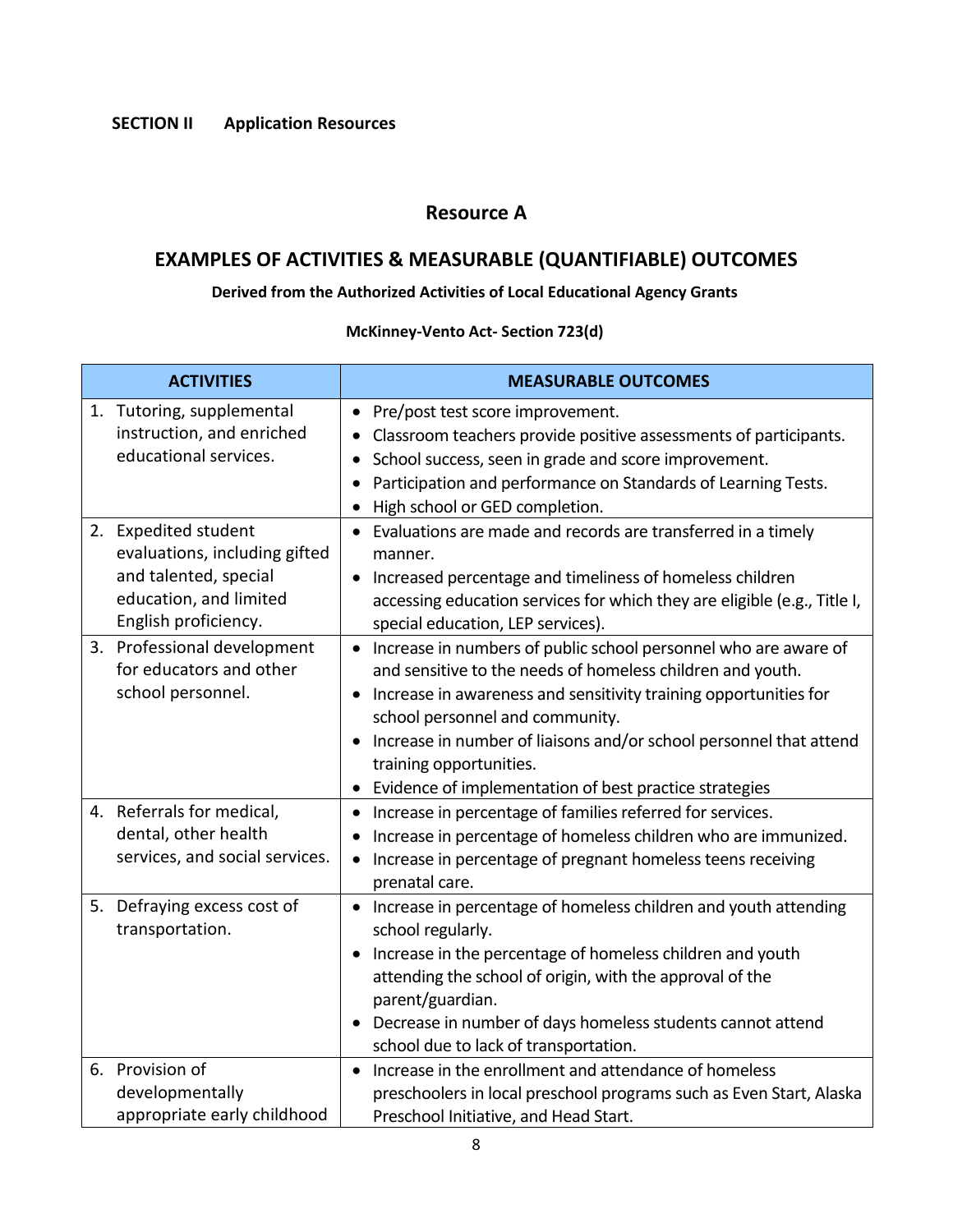| <b>ACTIVITIES</b>                                                                                                                                                       | <b>MEASURABLE OUTCOMES</b>                                                                                                                                                                                                                                                                                                                                |
|-------------------------------------------------------------------------------------------------------------------------------------------------------------------------|-----------------------------------------------------------------------------------------------------------------------------------------------------------------------------------------------------------------------------------------------------------------------------------------------------------------------------------------------------------|
| education programs, not<br>otherwise provided.                                                                                                                          |                                                                                                                                                                                                                                                                                                                                                           |
| 7. Provision of services and<br>assistance to attract,<br>engage, and retain<br>homeless children and<br>youth and unaccompanied<br>youth in public school<br>programs. | Documentation of identification procedures and support services<br>provided.<br>Increase in the percentage of homeless youth completing school.<br>Evidence of outreach and support to homeless and<br>unaccompanied homeless youth.<br>Innovative practices/strategies to engage homeless youth in public<br>$\bullet$<br>school programs.               |
| 8. Before- and after-school,<br>mentoring, and summer<br>programs with a teacher or<br>other qualified individual.                                                      | Increase in hours of education programs for homeless children and<br>$\bullet$<br>youth, during non-school time.<br>Improved school performance of participants as based on testing,<br>$\bullet$<br>grades, teachers' assessments, etc.                                                                                                                  |
| 9. The payment of fees and<br>other costs associated with<br>tracking, obtaining, and<br>transferring records<br>necessary to enroll<br>homeless children and<br>youth. | • Decrease in amount of time used to obtain records of homeless<br>children and youth.<br>New schools of former LEA program participants receive<br>$\bullet$<br>information on students promptly; students are tracked into future<br>schools and communities.                                                                                           |
| 10. Provision of education and<br>training to parents of<br>homeless students about<br>educational rights and<br>resources that are available.                          | Brochures, newsletters, posters, etc., distributed to parents and<br>$\bullet$<br>providers, on the rights of homeless children to an appropriate<br>education.<br>Increase in homeless parent and youth calls regarding rights and<br>resources.<br>Increase in percentage of homeless families involved in school<br>$\bullet$<br>enrollment decisions. |
| 11. Coordination between<br>schools and service<br>agencies.                                                                                                            | Increase in numbers of agencies participating in school programs.<br>$\bullet$<br>Increase in number of homeless families and youth receiving case-<br>managed services from collaborating agencies.                                                                                                                                                      |
| 12. Provision of pupil services<br>(including violence<br>prevention counseling) and<br>referrals for such services.                                                    | Documentation of referrals and participation rates.                                                                                                                                                                                                                                                                                                       |
| 13. Addressing needs of<br>homeless children and<br>youth arising from domestic<br>violence.                                                                            | Increase in education services (such as tutoring and adaptation of<br>space for studying) for children at domestic violence shelters.                                                                                                                                                                                                                     |
| 14. Adaptation of space,<br>purchase of supplies for<br>non-school facilities.                                                                                          | Increase in number of shelters with homework rooms, libraries,<br>and tutorial supplies.                                                                                                                                                                                                                                                                  |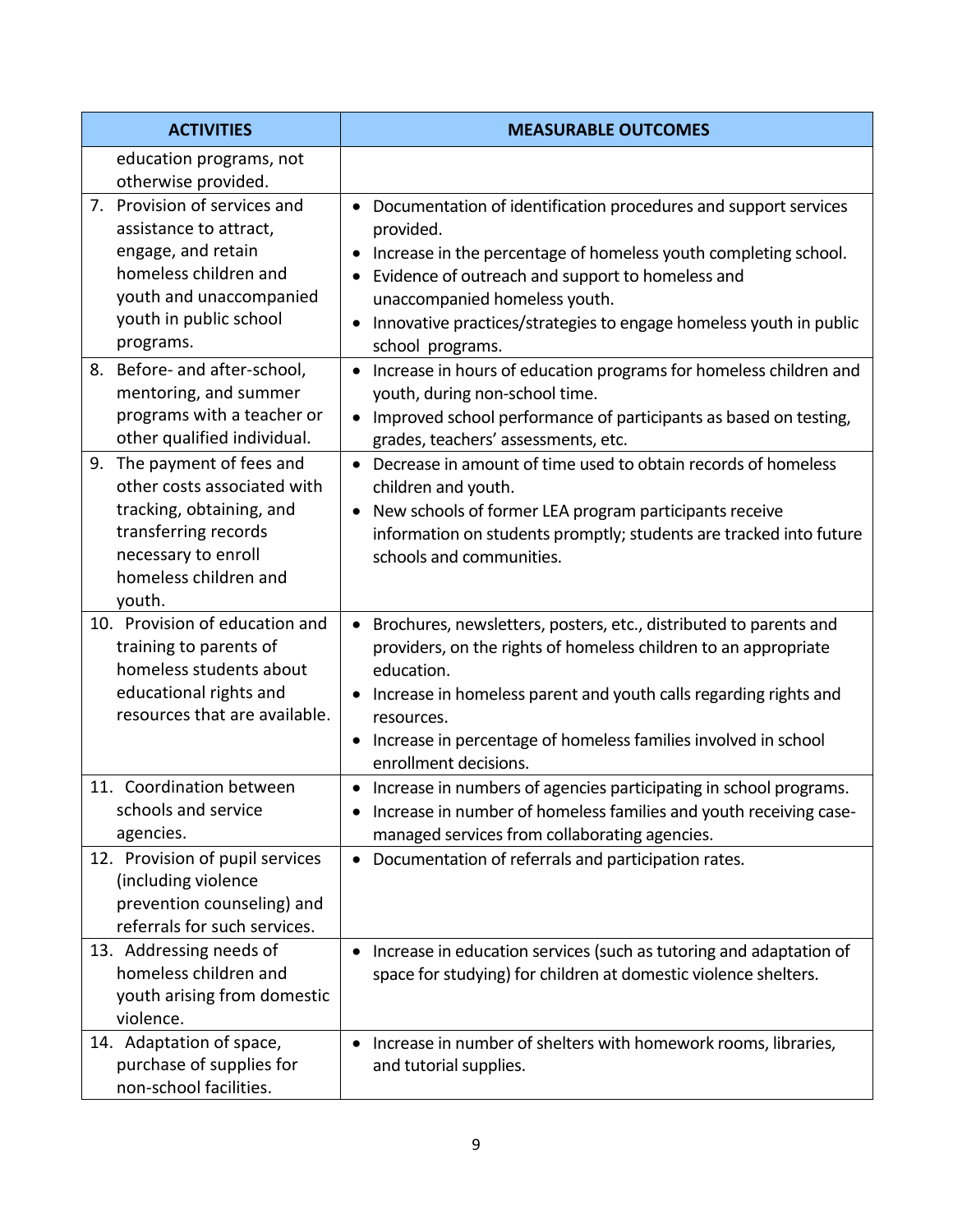| <b>ACTIVITIES</b>                                                                                | <b>MEASURABLE OUTCOMES</b>                                                                                                                                                                                                                                                                                      |
|--------------------------------------------------------------------------------------------------|-----------------------------------------------------------------------------------------------------------------------------------------------------------------------------------------------------------------------------------------------------------------------------------------------------------------|
| 15. School supplies for<br>distribution at shelters and<br>temporary housing<br>facilities.      | • Increase in percentage of the supplies needed to attend school<br>available for students experiencing homelessness.                                                                                                                                                                                           |
| 16. Extraordinary or<br>emergency assistance to<br>enable homeless children to<br>attend school. | • Development of local protocols or procedures and resources<br>available to assist in meeting emergency or extraordinary needs.<br>• Increase in percentage of homeless children and youth attending<br>school ready to learn.<br>• Decrease in barriers that keep homeless children from attending<br>school. |

## **Resource B**

## **Helpful Resources**

## **Publications**

Educating Homeless Children and Youth: Conducting Needs Assessments and Evaluating Services. A guide for LEAs, LEAs, and Local Schools. Needs Assessment – [National Center for Homeless Education](https://nche.ed.gov/needs-assessment/)

Homeless Education Issue Resources from NCHE Resources – [National Center for Homeless Education](https://nche.ed.gov/resources/)

Local Homeless Education Liaison Toolkit Homeless Liaison Toolkit – [National Center for Homeless Education](https://nche.ed.gov/homeless-liaison-toolkit/)

Homeless Education Data/Reports (national review and state profiles) Data – [National Center for Homeless Education](https://nche.ed.gov/data/)

ICPH (Institute on Child Poverty & Homelessness) Report, Impact on Homelessness on Student Achievement and Graduation [Bridging the Graduation Gap: Why School Stability is Key for Homeless High](https://www.icphusa.org/reports/grad-gap/)  School Students – [Institute for Children, Poverty & Homelessness \(icphusa.org\)](https://www.icphusa.org/reports/grad-gap/)

## **Websites**

National Center for Homeless Education at the SERVE Center at UNCG <http://www.serve.org/nche>

US Department of Education, Every Student Succeeds Act, 2015 <http://www.ed.gov/essa?src=ed-search>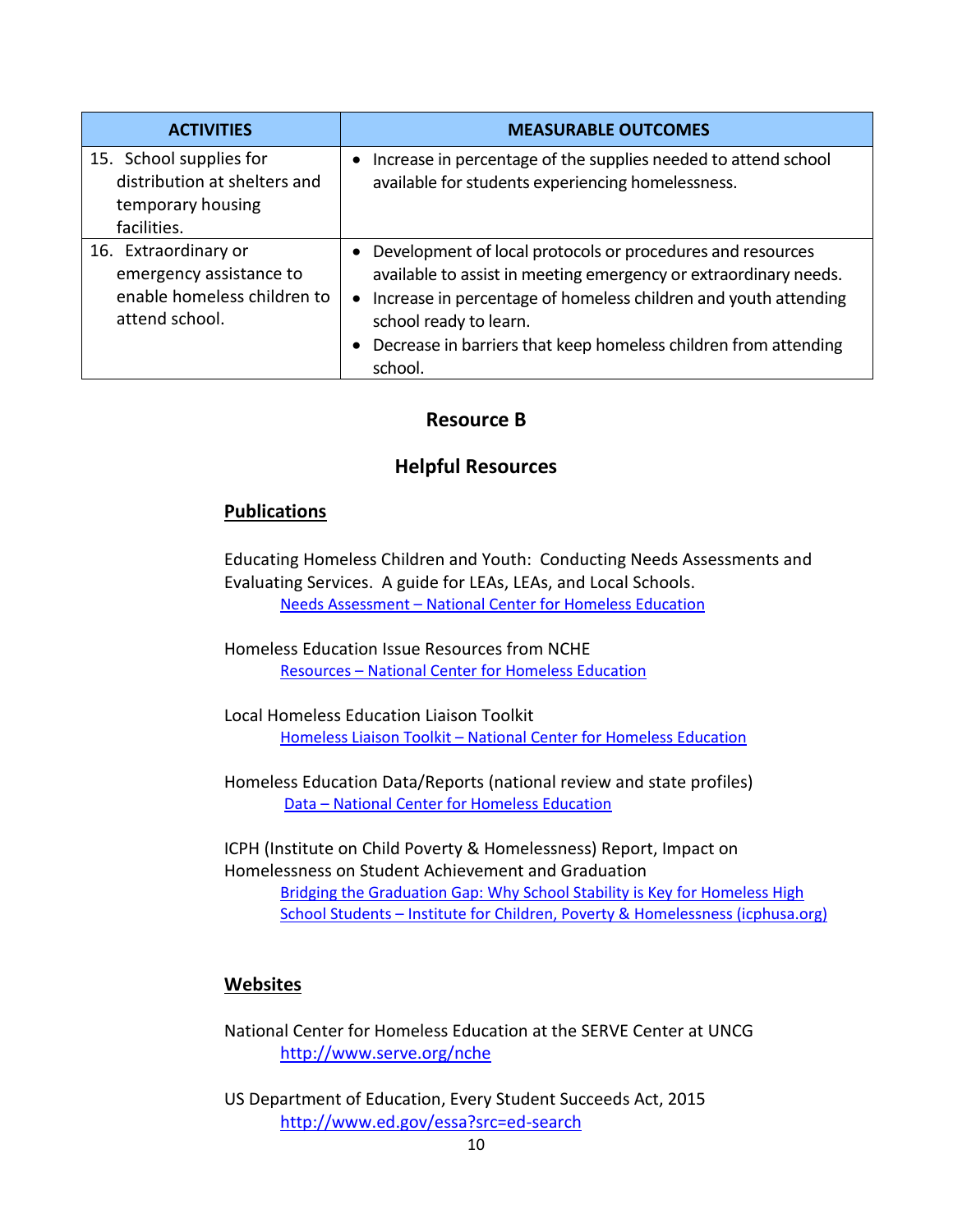US Department of Education, Office of Safe and Healthy Students (OSHS) [Education for Homeless Children and Youths -](https://oese.ed.gov/offices/office-of-formula-grants/school-support-and-accountability/education-for-homeless-children-and-youths-grants-for-state-and-local-activities/) Office of Elementary and Secondary **[Education](https://oese.ed.gov/offices/office-of-formula-grants/school-support-and-accountability/education-for-homeless-children-and-youths-grants-for-state-and-local-activities/)** 

National Association for the Education of Homeless Children and Youth [http://www.naehcy.org](http://www.naehcy.org/)

NH Department of Education - Education of Homeless Children and Youth [Education for Homeless Children and Youth Program | Department of Education](https://www.education.nh.gov/who-we-are/division-of-learner-support/bureau-of-instructional-support/ehcy)  [\(nh.gov\)](https://www.education.nh.gov/who-we-are/division-of-learner-support/bureau-of-instructional-support/ehcy)

National law Center on Homelessness and Poverty [http://www.nlchp.org](http://www.nlchp.org/)

# **Resource C**

# **Scoring Rubric**

**Instructions:** Reviewers scoring each application will use this rubric. You may use it as a checklist to assess your application prior to submitting it to NH DOE. The rubric is for your information only. Do not include it with your submission.

| <b>LEA Application Cover Page</b> | <b>Partially Complete</b><br>Not Submitted<br>__ Complete |
|-----------------------------------|-----------------------------------------------------------|
| <b>Assurances</b>                 | Signed/Dated<br>Not Submitted                             |
| <b>Project Overview</b>           | Requested Funds and Match (if required) identified        |
|                                   | <b>Project Period</b><br>Project Term                     |

**Abstract –** Description of project is clear and concise (maximum 1 page, single spaced, 12 point font). Age range and estimate of numbers of population to be served, program/service approach, setting, schedules and staffing provided. Provides understanding of intent of proposal and how it fits together. (5 Points)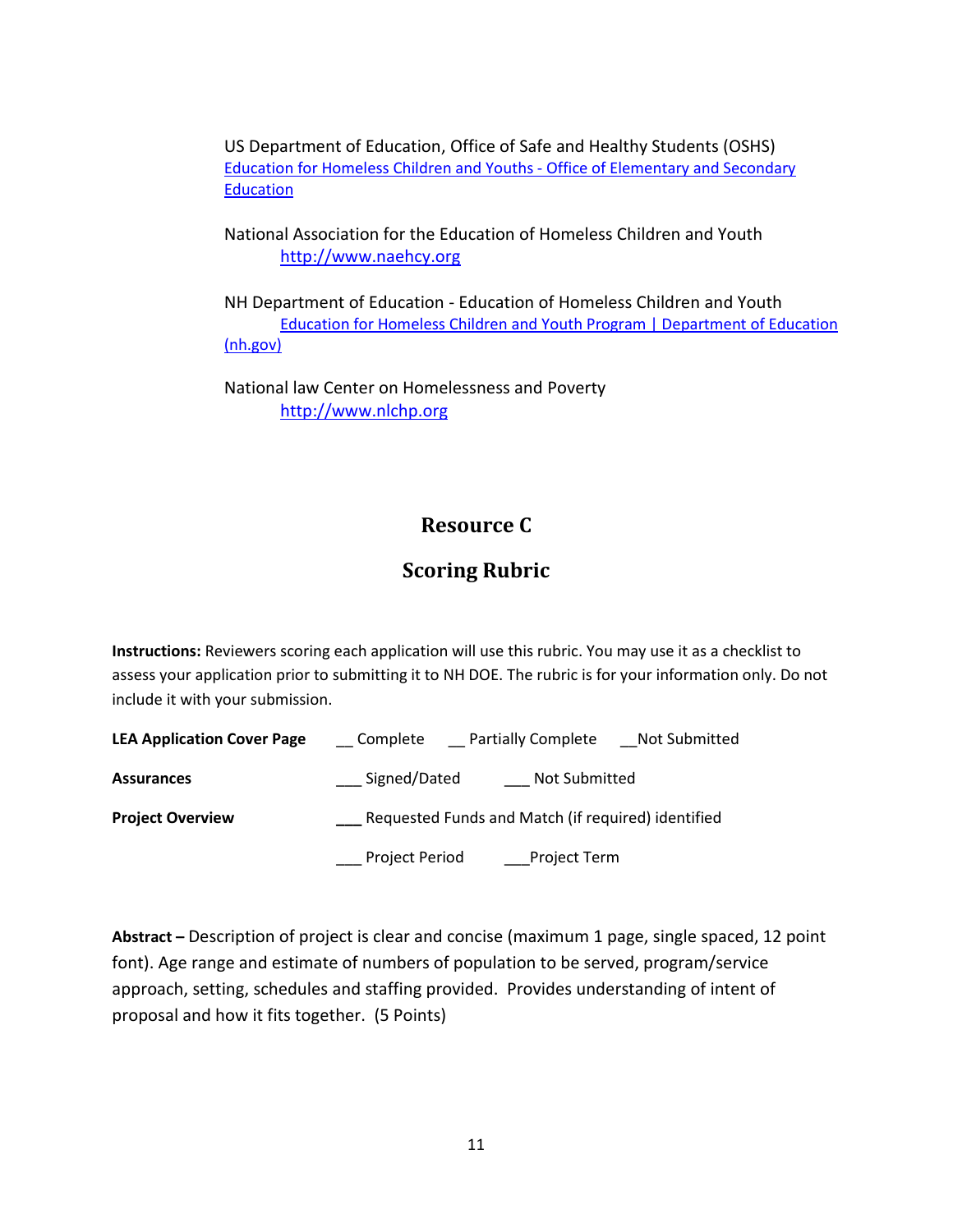## **Section A: NEEDS ASSESSMENT**

| 0-5 points                                                                                                                                                                                                                                                                                                                                                                                                                                                                                                                       | 6-10 points                                                                                                                                                                                                                                                                                                                                                                                                                                                                                                                                                            | 11-15 points                                                                                                                                                                                                                                                                                                                                                                                                                                                                                                                                                                                                                                                                                                                                                                                                                                                                         |
|----------------------------------------------------------------------------------------------------------------------------------------------------------------------------------------------------------------------------------------------------------------------------------------------------------------------------------------------------------------------------------------------------------------------------------------------------------------------------------------------------------------------------------|------------------------------------------------------------------------------------------------------------------------------------------------------------------------------------------------------------------------------------------------------------------------------------------------------------------------------------------------------------------------------------------------------------------------------------------------------------------------------------------------------------------------------------------------------------------------|--------------------------------------------------------------------------------------------------------------------------------------------------------------------------------------------------------------------------------------------------------------------------------------------------------------------------------------------------------------------------------------------------------------------------------------------------------------------------------------------------------------------------------------------------------------------------------------------------------------------------------------------------------------------------------------------------------------------------------------------------------------------------------------------------------------------------------------------------------------------------------------|
| Current numbers of<br>children/youth not<br>provided.<br>Does not identify<br>٠<br>methods/resources used<br>to collect data.<br>Does not provide<br>$\bullet$<br>description of living<br>situation of children and<br>youth targeted by the<br>proposal.<br>Fails to provide any data<br>$\bullet$<br>or other indicators of<br>need and educational<br>barriers.<br>Community services and<br>gaps are not identified<br>Numbers and percent of<br>$\bullet$<br>homeless children to be<br>served by project not<br>provided. | Current numbers are<br>$\bullet$<br>provided.<br>Identifies some of the<br>$\bullet$<br>methods/resources used<br>to collect data.<br>Provides some<br>$\bullet$<br>description of living<br>situation of children and<br>youth targeted by the<br>proposal.<br>Provides some data or<br>$\bullet$<br>other indicators of need<br>and educational barriers.<br>Community services and<br>$\bullet$<br>gaps are identified, but<br>no specified.<br>Provides some<br>$\bullet$<br>information on<br>numbers/percent of<br>homeless children to be<br>served by project. | Current and projected<br>$\bullet$<br>numbers are provided and<br>based on the # of students<br>served to date during the<br>2020-2021 school year,<br>trends, and economic<br>outlooks.<br>Historical data or<br>$\bullet$<br>additional data points<br>included (i.e. Point in Time<br>or survey data).<br>Provides detailed<br>$\bullet$<br>description of<br>methods/resources used<br>to collect data.<br>Provides detailed<br>$\bullet$<br>descriptions of living<br>situations and needs of<br>children and youth<br>targeted by the proposal.<br>Needs and educational<br>$\bullet$<br>barriers are clearly<br>addressed.<br>Provides plans for ongoing<br>$\bullet$<br>review of needs.<br>Community services and<br>$\bullet$<br>gaps are identified in<br>detail.<br>Numbers and percent of<br>$\bullet$<br>homeless children to be<br>served by project are<br>provided. |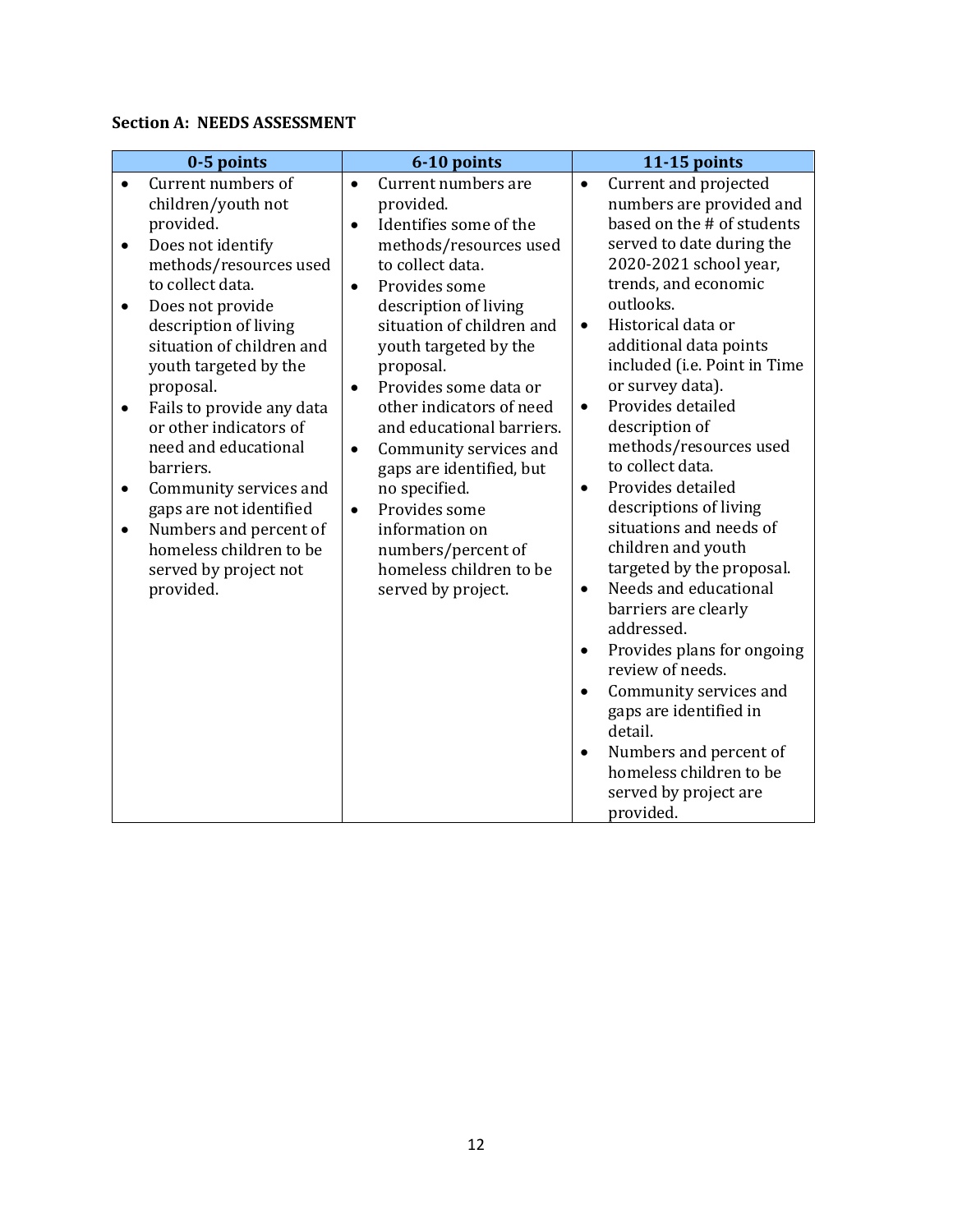## **Section B: GOALS AND OBJECTIVES**

|                        | 0-6 points                                                                                                                                                                     |                        | 7-14 points                                                                                                                                           |                | 15-20 points                                                                                                                                                            |
|------------------------|--------------------------------------------------------------------------------------------------------------------------------------------------------------------------------|------------------------|-------------------------------------------------------------------------------------------------------------------------------------------------------|----------------|-------------------------------------------------------------------------------------------------------------------------------------------------------------------------|
| $\bullet$<br>$\bullet$ | Goals are not clearly<br>identified or are omitted.<br>Program objectives not<br>closely related to the<br>program goals or appear                                             | $\bullet$<br>$\bullet$ | Goals are identified.<br>Program objectives are<br>identified and generally<br>relate to the identified<br>program goals.                             | $\bullet$<br>٠ | Goals are clearly<br>identified.<br>Program objectives are<br>clearly defined and<br>related to the program                                                             |
| $\bullet$              | vague.<br>Activities are not<br>identified or connected<br>to objectives, Outcomes<br>not measurable.<br>Activities are identified,<br>however outcomes are<br>not measurable. | $\bullet$<br>$\bullet$ | Activities are connected to<br>the objectives.<br>Outcomes are included for<br>each objective and activity<br>but lack specificity of<br>measurement. | $\bullet$      | goals.<br>Activities and<br>measureable outcomes<br>are provided with specific<br>details about the intended<br>service plan and clearly<br>linked to goals/objectives. |

## **Section C: PLAN**

| 0-6 points                                                                                                                                                                                                                                                                                                                                                                                                                                                                       | 7-14 points                                                                                                                                                                                                                                                                                                                                                                                                                                                                                                                                                                    | 15-20 points                                                                                                                                                                                                                                                                                                                                                                                                                                                                                                                                                                                                                                                                                       |
|----------------------------------------------------------------------------------------------------------------------------------------------------------------------------------------------------------------------------------------------------------------------------------------------------------------------------------------------------------------------------------------------------------------------------------------------------------------------------------|--------------------------------------------------------------------------------------------------------------------------------------------------------------------------------------------------------------------------------------------------------------------------------------------------------------------------------------------------------------------------------------------------------------------------------------------------------------------------------------------------------------------------------------------------------------------------------|----------------------------------------------------------------------------------------------------------------------------------------------------------------------------------------------------------------------------------------------------------------------------------------------------------------------------------------------------------------------------------------------------------------------------------------------------------------------------------------------------------------------------------------------------------------------------------------------------------------------------------------------------------------------------------------------------|
| Services and how they<br>address the needs of the<br>population identified are<br>unclear.<br>How project facilitates<br>success of homeless<br>students is not<br>addressed.<br>Little to no information<br>provided on how<br>families will be engaged<br>or unique needs<br>addressed.<br>Program staffing/<br>administration details<br>not provided.<br>Little or no plan to<br>disseminate information<br>about program.<br>Roles of consortium<br>members not identified. | Services are listed in<br>$\bullet$<br>general terms with some<br>connections to identified<br>needs from section A.<br>A general description of<br>$\bullet$<br>how project facilitates<br>success of homeless<br>students is provided.<br>Some plans for<br>$\bullet$<br>engagement of families are<br>provided and may<br>consider unique needs.<br>Program staffing is<br>$\bullet$<br>outlined with some<br>inclusion of MV Liaison.<br>Plans to disseminate<br>$\bullet$<br>information about the<br>Consortium members are<br>identified with some<br>mention of roles. | Detailed descriptions of<br>$\bullet$<br>services and strong<br>connection to identified<br>needs from section A are<br>provided.<br>How project facilitates the<br>$\bullet$<br>success of homeless<br>students is clearly<br>identified and<br>appropriate.<br>Plans for family<br>$\bullet$<br>engagement are clearly<br>defined and sensitive to<br>their unique needs.<br>Program staffing and<br>$\bullet$<br>administration is clearly<br>defined and fully include<br>MV Liaison.<br>Detailed plans are given<br>$\bullet$<br>for dissemination of<br>information about<br>program to families and<br>service providers.<br>Consortium members are<br>$\bullet$<br>clearly identified with |
|                                                                                                                                                                                                                                                                                                                                                                                                                                                                                  |                                                                                                                                                                                                                                                                                                                                                                                                                                                                                                                                                                                | defined roles and<br>responsibilities.                                                                                                                                                                                                                                                                                                                                                                                                                                                                                                                                                                                                                                                             |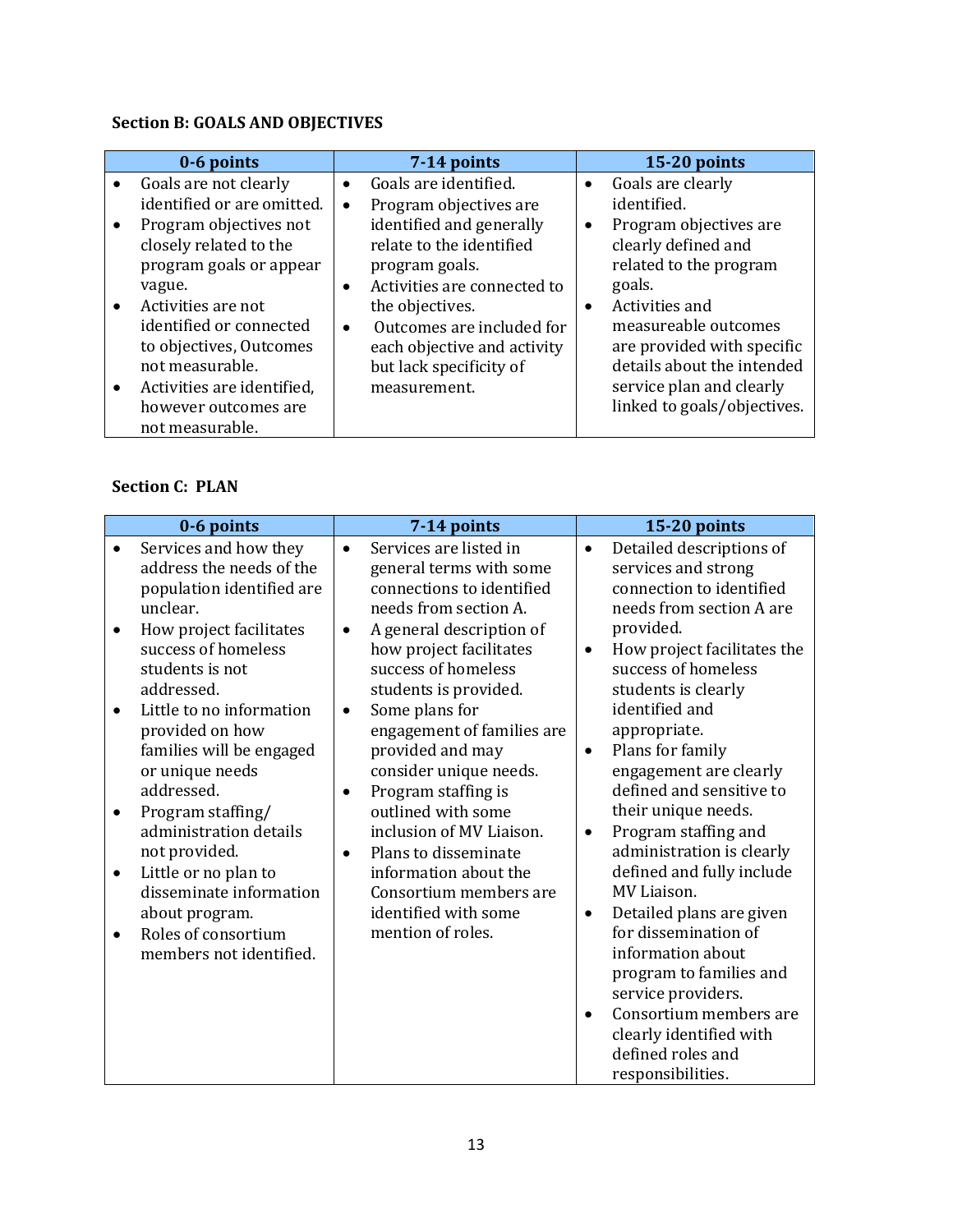## **Section D: COLLABORATION**

## **Section E: DOCUMENTATION and EVALUATION**

| 0-5 points                                                                                                                                                                          | 6-10 points                                                                                                                                                                                                                                       |           | 11-15 points                                                                                                                                                                                                |
|-------------------------------------------------------------------------------------------------------------------------------------------------------------------------------------|---------------------------------------------------------------------------------------------------------------------------------------------------------------------------------------------------------------------------------------------------|-----------|-------------------------------------------------------------------------------------------------------------------------------------------------------------------------------------------------------------|
| Data collection to<br>document program<br>outcomes and<br>improvements is not<br>addressed.                                                                                         | Data collection is<br>$\bullet$<br>minimally addressed to<br>document program<br>outcomes and<br>improvements.                                                                                                                                    | $\bullet$ | There is a comprehensive<br>data collection plan to<br>document program<br>outcomes and<br>improvements.                                                                                                    |
| Methods of evaluation<br>are missing or<br>incomplete.<br>Responsibility for<br>documentation and<br>evaluation is not<br>addressed.<br>A vague plan is provided<br>to evaluate how | Evaluation plan includes<br>$\bullet$<br>some methods on how the<br>program will be evaluated<br>in its relationship to goals/<br>outcomes.<br>Responsibility for<br>documentation and<br>evaluation is outlined as<br>part of a job description. |           | Specific methods of<br>relating the success of<br>program services to<br>academic access and<br>success of identified<br>students are described.<br>Documentation and<br>evaluation<br>responsibilities are |
| community partnerships<br>relate to the<br>effectiveness of meeting<br>student needs.                                                                                               | A somewhat detailed plan<br>$\bullet$<br>is provided to evaluate<br>how community<br>partnerships relate to the                                                                                                                                   |           | clearly assigned to an<br>individual.<br>A clear plan is provided to<br>evaluate how community                                                                                                              |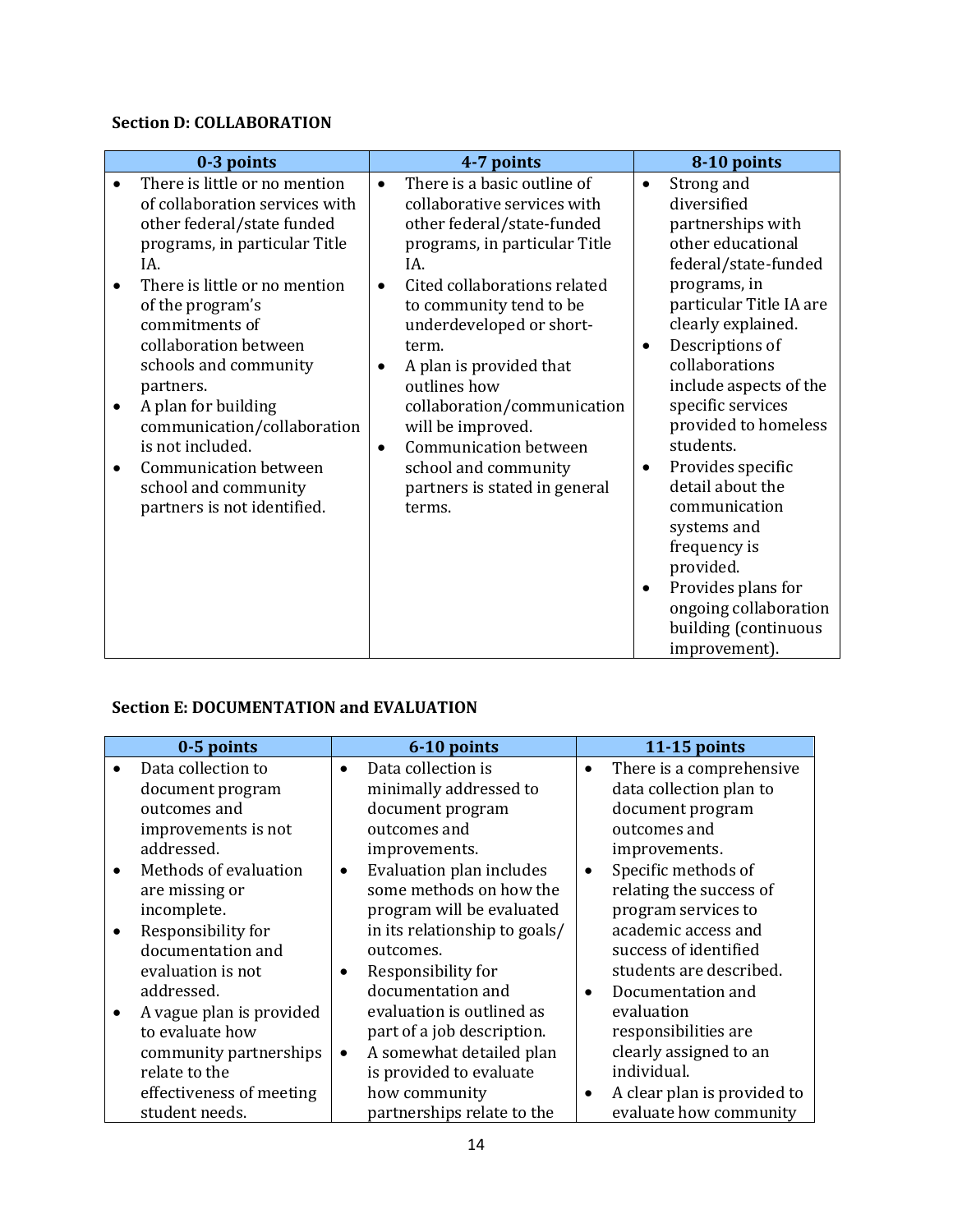| effectiveness of meeting | partnerships relate to the |
|--------------------------|----------------------------|
| student needs.           | effectiveness of meeting   |
|                          | student needs.             |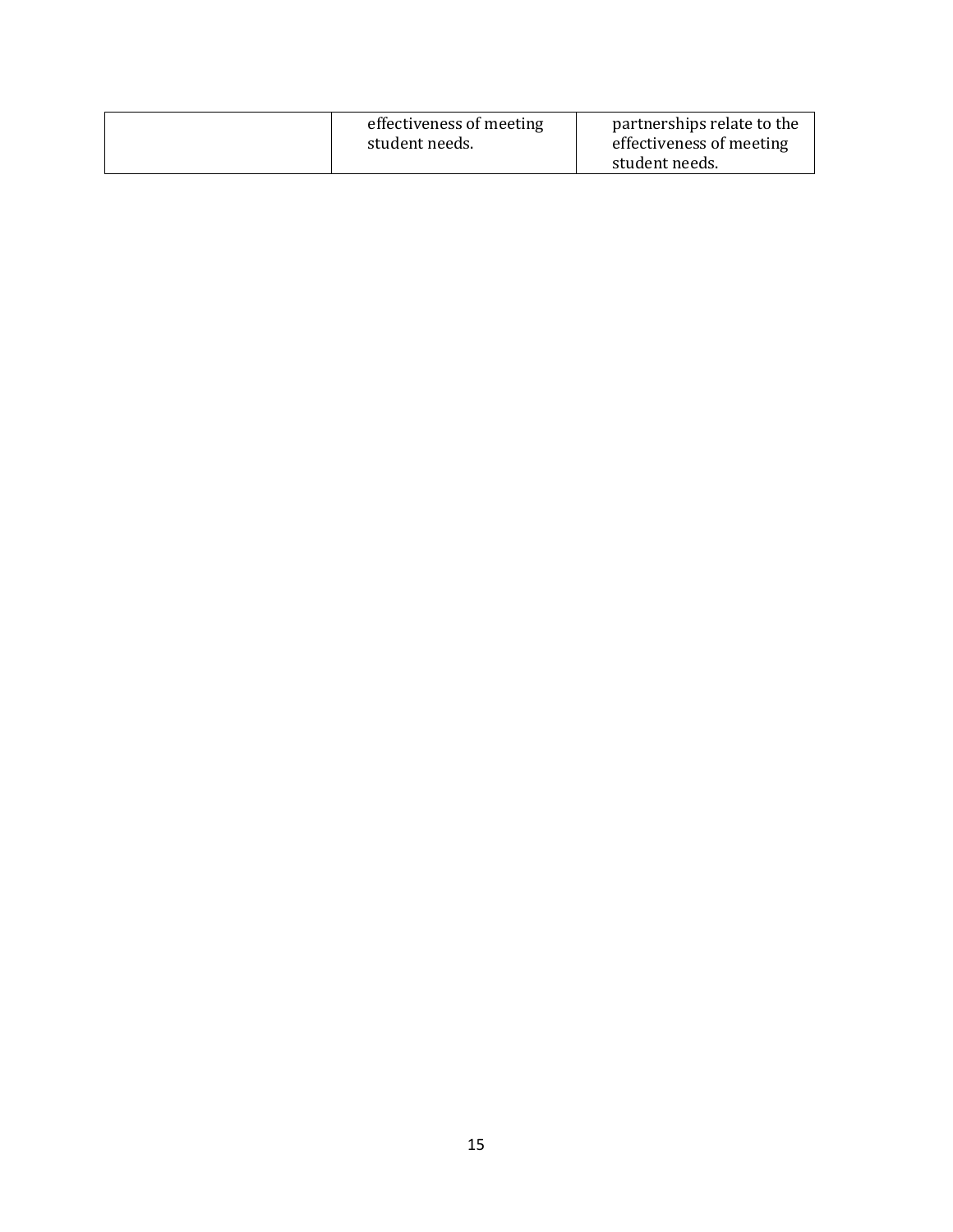## **Section F: TITLE I PART A RESERVATION OF FUNDS FOR HOMELESS AND BUDGET NARRATIVE**

| 0-5 points                                                                                                                                                                                                                                                                                                                                                                                                                                                                                                                                                                                                                                                                                                                                                                                                                                                                                                                                                                                                                                                                                                                              | 6-10 points                                                                                                                                                                                                                                                                                                                                                                                                                                                                                                                                                                                                                                                                                                                                                                                                                                                                                                                                                       | 11-15 points                                                                                                                                                                                                                                                                                                                                                                                                                                                                                                                                                                                                                                                                                                                                                  |
|-----------------------------------------------------------------------------------------------------------------------------------------------------------------------------------------------------------------------------------------------------------------------------------------------------------------------------------------------------------------------------------------------------------------------------------------------------------------------------------------------------------------------------------------------------------------------------------------------------------------------------------------------------------------------------------------------------------------------------------------------------------------------------------------------------------------------------------------------------------------------------------------------------------------------------------------------------------------------------------------------------------------------------------------------------------------------------------------------------------------------------------------|-------------------------------------------------------------------------------------------------------------------------------------------------------------------------------------------------------------------------------------------------------------------------------------------------------------------------------------------------------------------------------------------------------------------------------------------------------------------------------------------------------------------------------------------------------------------------------------------------------------------------------------------------------------------------------------------------------------------------------------------------------------------------------------------------------------------------------------------------------------------------------------------------------------------------------------------------------------------|---------------------------------------------------------------------------------------------------------------------------------------------------------------------------------------------------------------------------------------------------------------------------------------------------------------------------------------------------------------------------------------------------------------------------------------------------------------------------------------------------------------------------------------------------------------------------------------------------------------------------------------------------------------------------------------------------------------------------------------------------------------|
| Title I Part A reservation<br>$\bullet$<br>of funds for homeless for<br>2020-2021 not identified.<br>Anticipated Title I Part A<br>$\bullet$<br>reservation of funds for<br>2022-2023 not identified.<br>Process used to determine<br>٠<br>reservation of funds<br>omitted.<br>Process to determine<br>$\bullet$<br>reservation of funds either<br>does not include use of<br>data or consultation with<br>homeless liaison.<br><b>Reservation of funds</b><br>٠<br>2020-2021 either not used<br>or minimally used (1/2 or<br>more funds un-used).<br>Reservation of funds for<br>$\bullet$<br>homeless used primarily<br>for backpacks, school<br>supplies.<br>Descriptions for use of<br>$\bullet$<br>funds (activities and<br>associated costs) for<br>proposed project unclear<br>or not specified.<br>Assurances for<br>$\bullet$<br>appropriate use of set-<br>aside funds not provided.<br><b>Budget for McKinney-</b><br>$\bullet$<br>Vento funds not provided.<br>Budget provided, items<br>not clearly aligned with<br>project goals, objectives<br>and activities.<br>Expenditures not<br>allowable under<br>McKinney-Vento. | Title I Part A reservation<br>$\bullet$<br>of funds for homeless for<br>2020-2021 identified by<br>estimate.<br>Anticipated Title I Part A<br>$\bullet$<br>reservation of funds for<br>2022-2023 identified.<br>Process to determine<br>$\bullet$<br>homeless set-asides<br>provided.<br>Process to determine<br>$\bullet$<br>homeless set-aside of<br>funds includes use of<br>data and consultation<br>with homeless education<br>liaison.<br><b>Reservation of funds</b><br>$\bullet$<br>2020-2021 expended to<br>meet needs of homeless<br>students (more than $\frac{1}{2}$ )<br>Reservation of funds for<br>$\bullet$<br>homeless used primarily<br>for educational supports<br>and services vs school<br>supplies.<br>Provides descriptions for<br>$\bullet$<br>use of proposed project<br>funds (activities and<br>associated costs).<br>Assurances for<br>$\bullet$<br>appropriate use of set-<br>aside funds provided.<br>Budget provided.<br>$\bullet$ | Title I Part A reservation<br>$\bullet$<br>of funds for homeless for<br>2020-2021 identified.<br>Title I Part A reservation<br>$\bullet$<br>of funds for 2022-2023<br>identified.<br>Process of determining<br>$\bullet$<br>set-asides is clearly<br>defined, includes use of<br>data, assessment of needs,<br>and consultation with<br>homeless liaison.<br>Budget for use McKinney-<br>٠<br>Vento funds included.<br>Budget items clearly align<br>$\bullet$<br>with goals, objectives, and<br>activities.<br>Expenditures are<br>$\bullet$<br>allowable under<br>McKinney-Vento.<br>Provides detailed<br>$\bullet$<br>descriptions of use of<br>funds.<br>McKinney-Vento funds<br>$\bullet$<br>and match-funds (if<br>required) are clearly<br>identified. |

# **Total Points**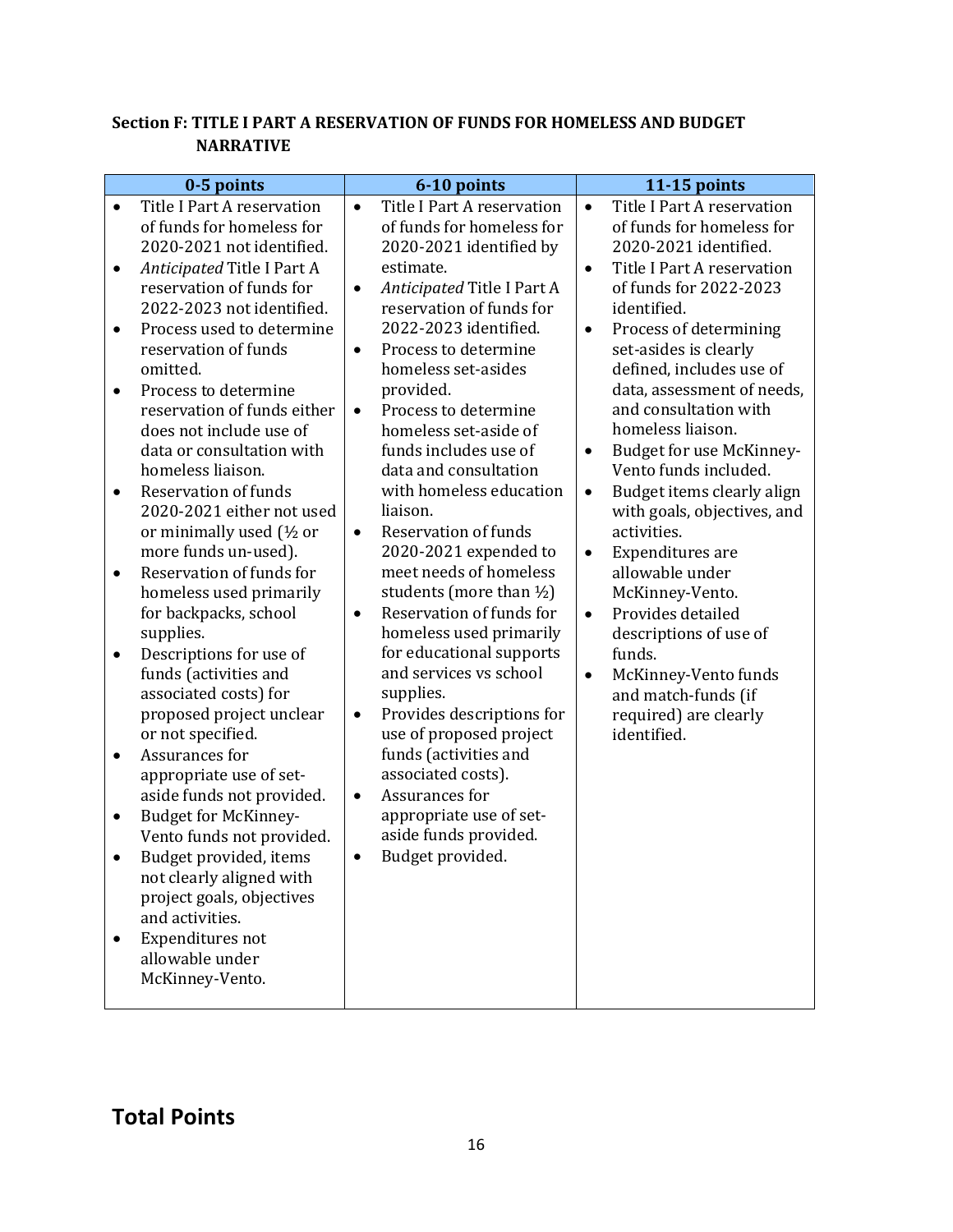| <b>Abstract (5 points)</b>                               |  |
|----------------------------------------------------------|--|
| <b>Needs Assessment (15 Points)</b>                      |  |
| <b>Goals &amp; Objectives (20 Points)</b>                |  |
| <b>Project Plan (20 Points)</b>                          |  |
| <b>Collaboration (10 Points)</b>                         |  |
| <b>Documentation &amp; Evaluation (15 Points)</b>        |  |
| Title I Part A Reservation of Funds and Budget Narrative |  |
| $(15)$ Points)                                           |  |
| Total (100 points)                                       |  |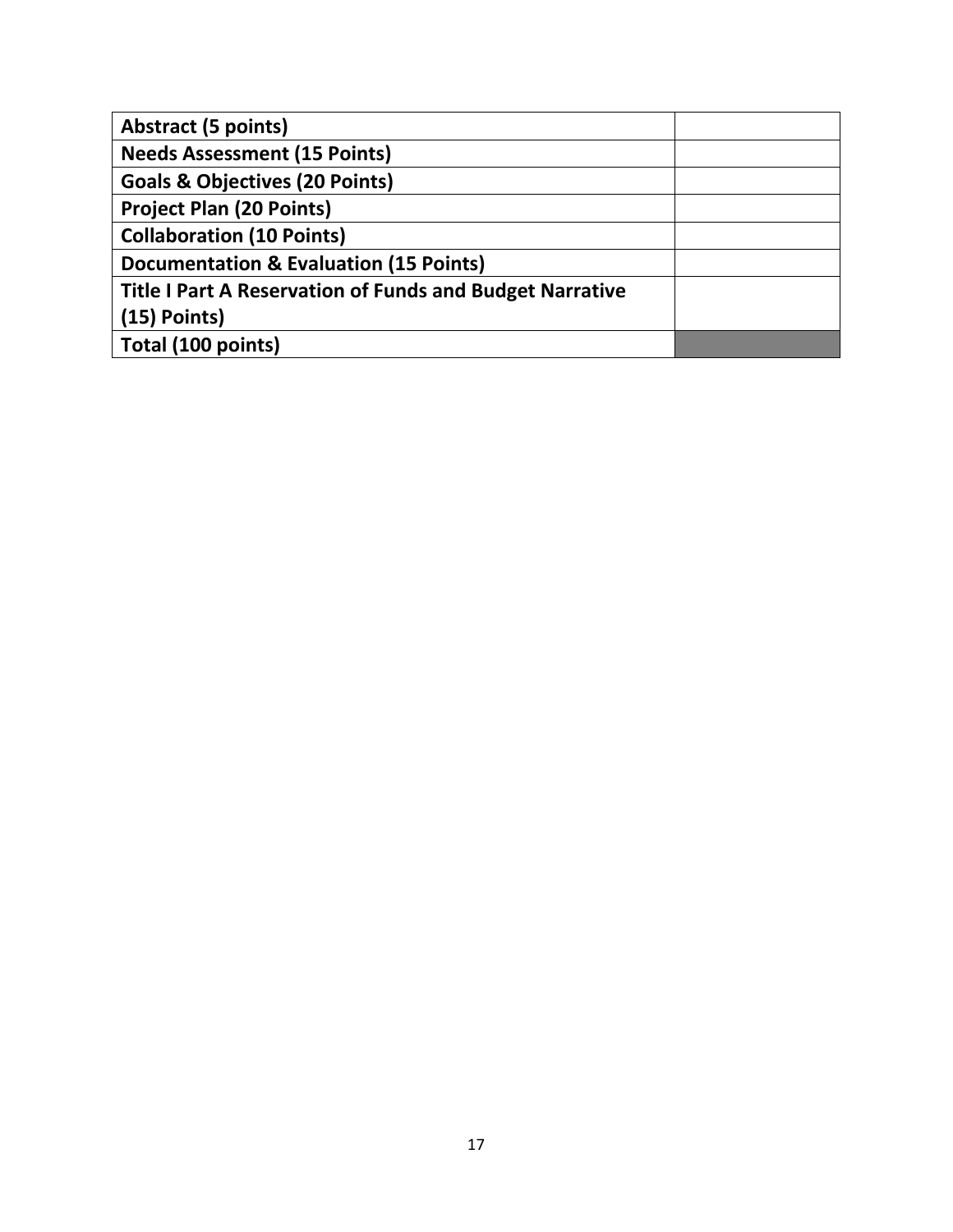**Section III Application Forms**

## **New Hampshire Department of Education Education for Homeless Children and Youth (EHCY) Subtitle VII-B McKinney-Vento Homeless Assistance Act Competitive Sub Grant Application 2022-2025**

## **LEA Application Cover Page**

| School District/SAU: | EHCY funds requested: \$ |
|----------------------|--------------------------|
|----------------------|--------------------------|

**Consortium members (if applicable):** 

Lead LEA (fiscal agent) of consortium (if applicable):

**Each participating LEA in the consortium must submit a completed cover page and originally signed assurances.** 

|                | Applicant Contact Person (include summer contact info) |
|----------------|--------------------------------------------------------|
| Name & Title   |                                                        |
| <b>Address</b> |                                                        |
| Phone          |                                                        |
| E-Mail         |                                                        |

| <b>District Homeless Education Liaison</b> |  |  |
|--------------------------------------------|--|--|
| Name & Title                               |  |  |
| Phone                                      |  |  |
| E-Mail                                     |  |  |

## **Superintendent of Schools**

I hereby certify that the information contained in this application is, to the best of my knowledge, correct, and that the LEA named above has authorized me as its representative to obligate this agency. I further certify that any ensuing program and activity will be conducted in accordance with all applicable Federal and State laws and regulations, application guidelines and instructions, and assurances. It is understood by applicant that this application constitutes an offer and, if accepted by Agency or renegotiated to acceptance, will form a binding agreement.

| Superintendent's typed name: |       |  |  |
|------------------------------|-------|--|--|
|                              |       |  |  |
| Signature:                   | Date: |  |  |

*Original signature required. Please use blue ink.*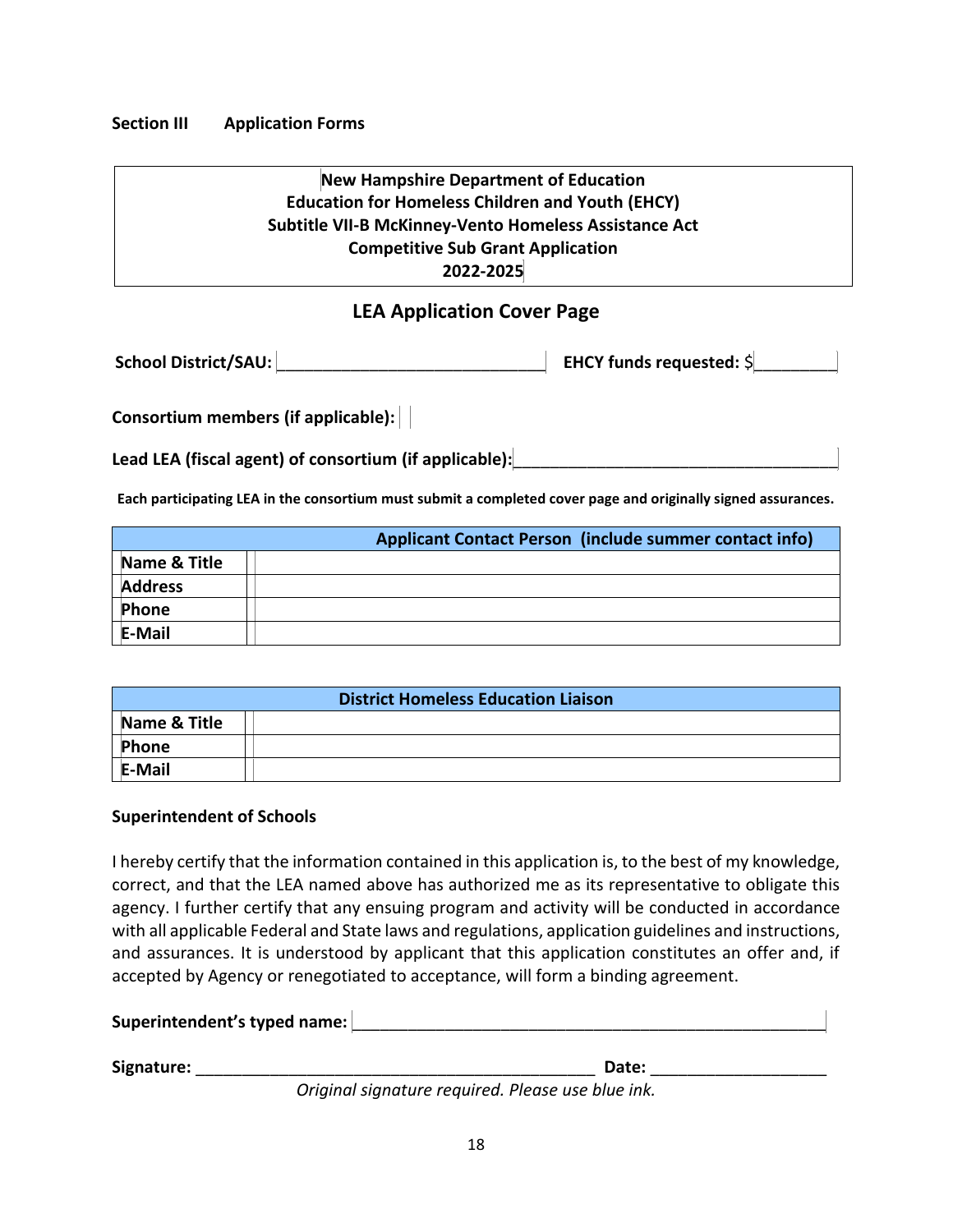## **Assurances**

## **Education for Homeless Children and Youths (EHCY) Subtitle VII-B McKinney-Vento Homeless Assistance Act 2016**

I. I hereby assure that McKinney-Vento funds will be used as in accordance with the requirements set forth in Section 722(g)(3) through (7), and Section 723(a) (1),(2),(3) and (4) of the McKinney-Vento Act including amendments or changes as a result of the re-authorized McKinney-Vento Act Subtitle VII-B, December , 2016.

II. I hereby assure that any subcontracts for certain activities will be supervised by the same SAU or district fiscal agent.

III. I hereby assure that the participation of above LEA in this proposal will be conducted in accordance with all Federal, State, and local laws and requirements.

IV. I hereby assume that supporting documents for expenditures under this program will be maintained in an orderly manner to permit audit of expenditures and will be made available to appropriate officials on request.

V. I hereby assure that an interim and final report for services provided under this grant will be sent to the NH Department of Education within fifteen (30) days of a request for the interim report and within fifteen (30) days of the completion of the program.

| Superintendent's typed name: |  |
|------------------------------|--|
|                              |  |

**Signature:** \_\_\_\_\_\_\_\_\_\_\_\_\_\_\_\_\_\_\_\_\_\_\_\_\_\_\_\_\_\_\_\_\_\_\_\_\_\_\_\_\_\_\_ **Date:** \_\_\_\_\_\_\_\_\_\_\_\_\_\_\_\_\_\_\_

*Original signature required. Please use blue ink.*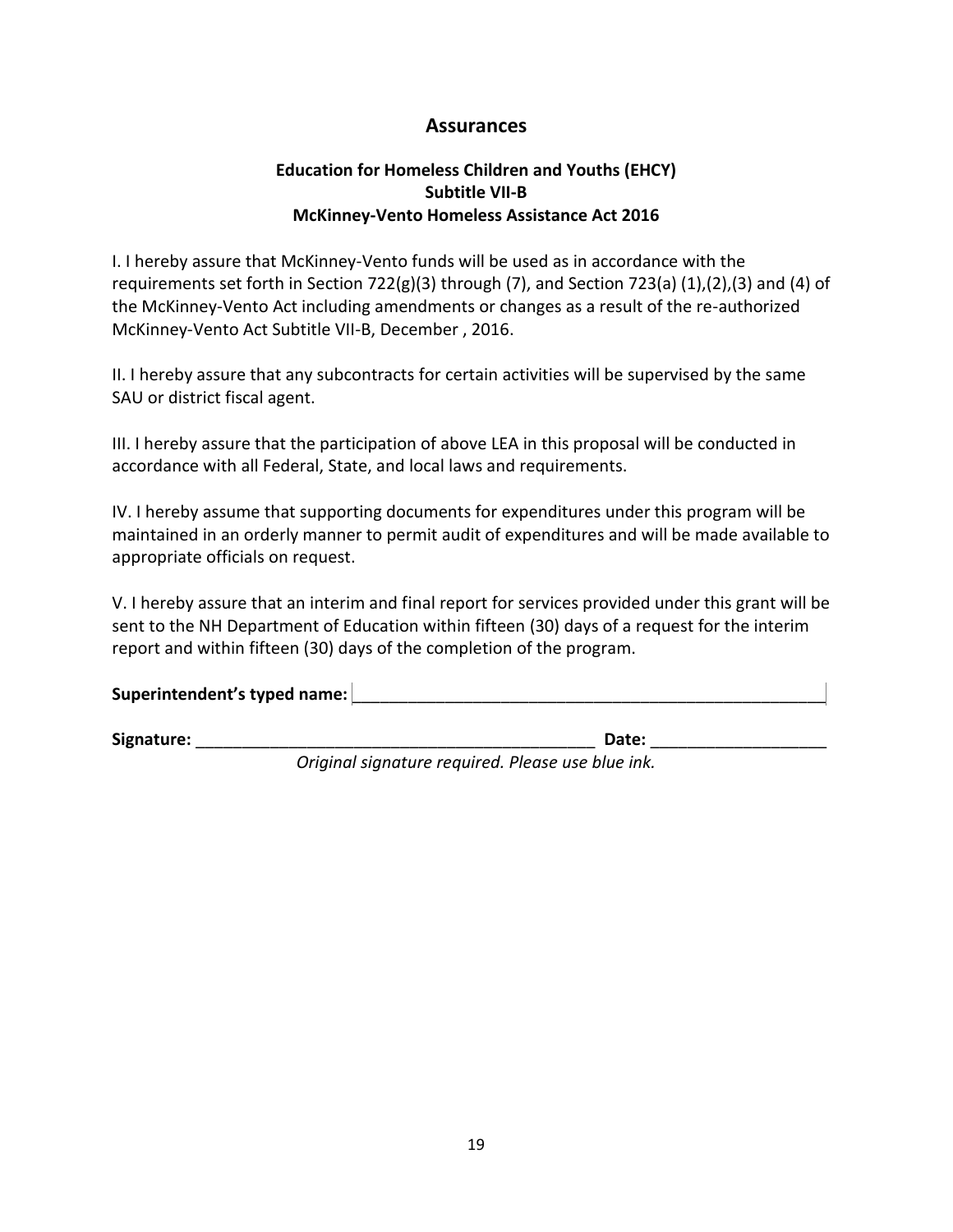# **Project Overview**

| Name/Title of Project:                                                                                   |                                                                                                                                           |  |
|----------------------------------------------------------------------------------------------------------|-------------------------------------------------------------------------------------------------------------------------------------------|--|
| <b>Project Location:</b>                                                                                 |                                                                                                                                           |  |
| Requested EHCY Funds \$                                                                                  | Total Cash Match/In-Kind Funds \$<br>What funds from other sources are used for serving<br>Students experiencing homelessness in the LEA? |  |
| Project Period: Beginning: Ending: Ending:                                                               |                                                                                                                                           |  |
| Check the appropriate line:<br>Previously funded project<br>New project                                  |                                                                                                                                           |  |
| Project Term (please check all that apply):<br>Regular academic year<br>Summer<br>Other (please explain) |                                                                                                                                           |  |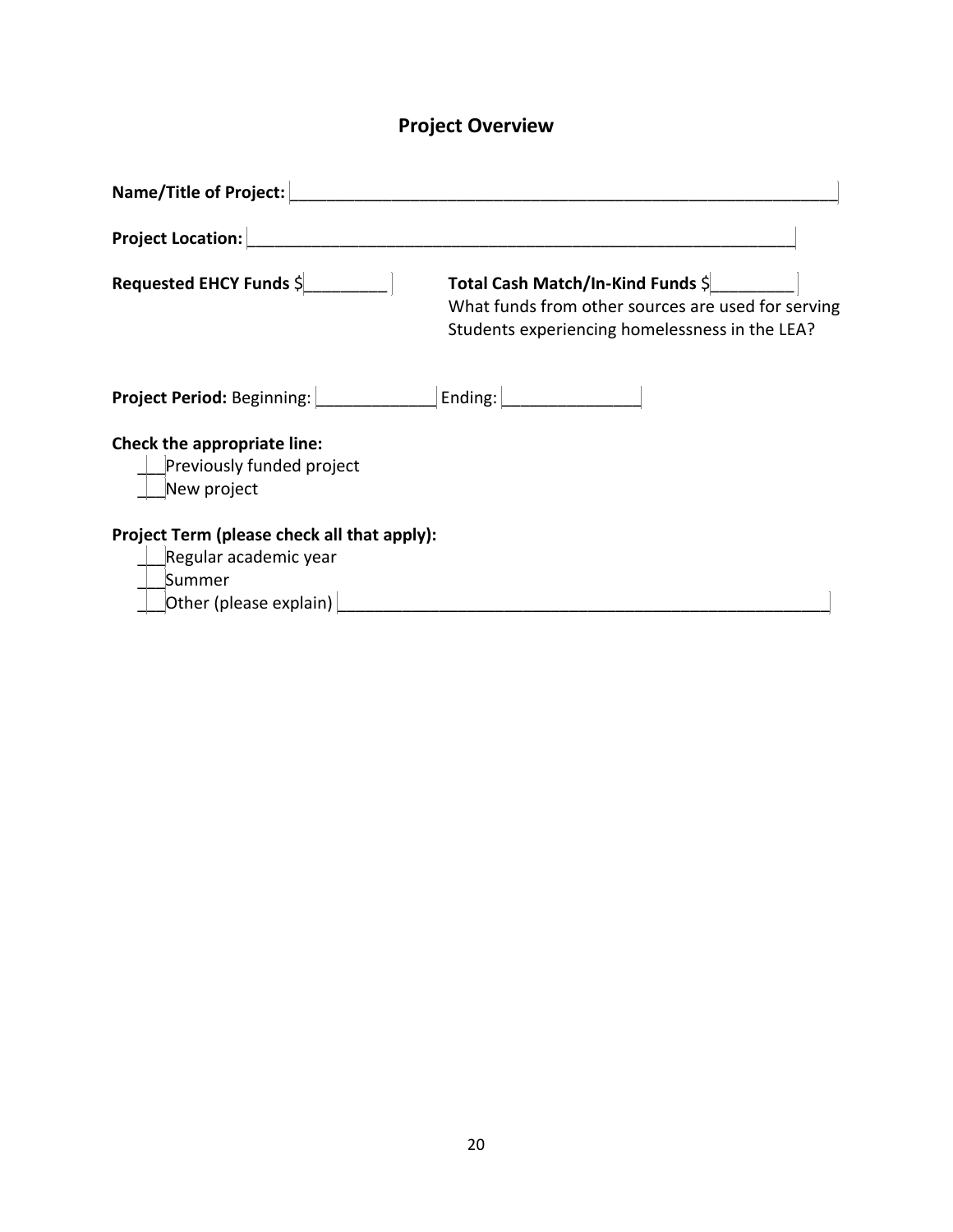## **Abstract**

Provide a brief overview of the proposed project. A reviewer must be able to gain a clear picture of the project from reading the abstract and gain an understanding of how the various parts of the proposal fit together. It should answer the question: What would a visitor see if he/she came to your project? A clear description should be provided of the population to be served including age range of children, an estimate of the number of participants to be served, the program/service approach, the program setting(s), schedules, and staffing. Abstract may not exceed one page (single spaced, 12pt font).

(This box will expand as you enter text

**A. Needs Assessment. Educational and related needs of homeless children and youth** (15 Points Total)

| 1. Demographic and Socio-Economic Data (provide answer to all of the below categories)                                                                                  |  |  |
|-------------------------------------------------------------------------------------------------------------------------------------------------------------------------|--|--|
| <b>Student Demographics</b>                                                                                                                                             |  |  |
| Number of Homeless Children and Youth (2021-2022 at time of application)                                                                                                |  |  |
| Number of Homeless Unaccompanied Youth (2021-2022 at time of application)                                                                                               |  |  |
| Number of Homeless Students receiving Title I Part A services (2021-2022)<br>Number of Homeless out of school youth/dropped out/ or disengaged (estimate if<br>unknown) |  |  |
| # Children & Youth At-Risk of Homelessness (estimate)                                                                                                                   |  |  |

## **2. Identification Methods**

Description of what methods and resources were used to identify above information. Indicate if numbers reflect a point-in-time count, survey, collaboration with community resources, and/or total number of students served to date during the 2020-2021 school year. How were estimates (if used) of disengaged, 'atrisk' and/or homeless out of school youth determined?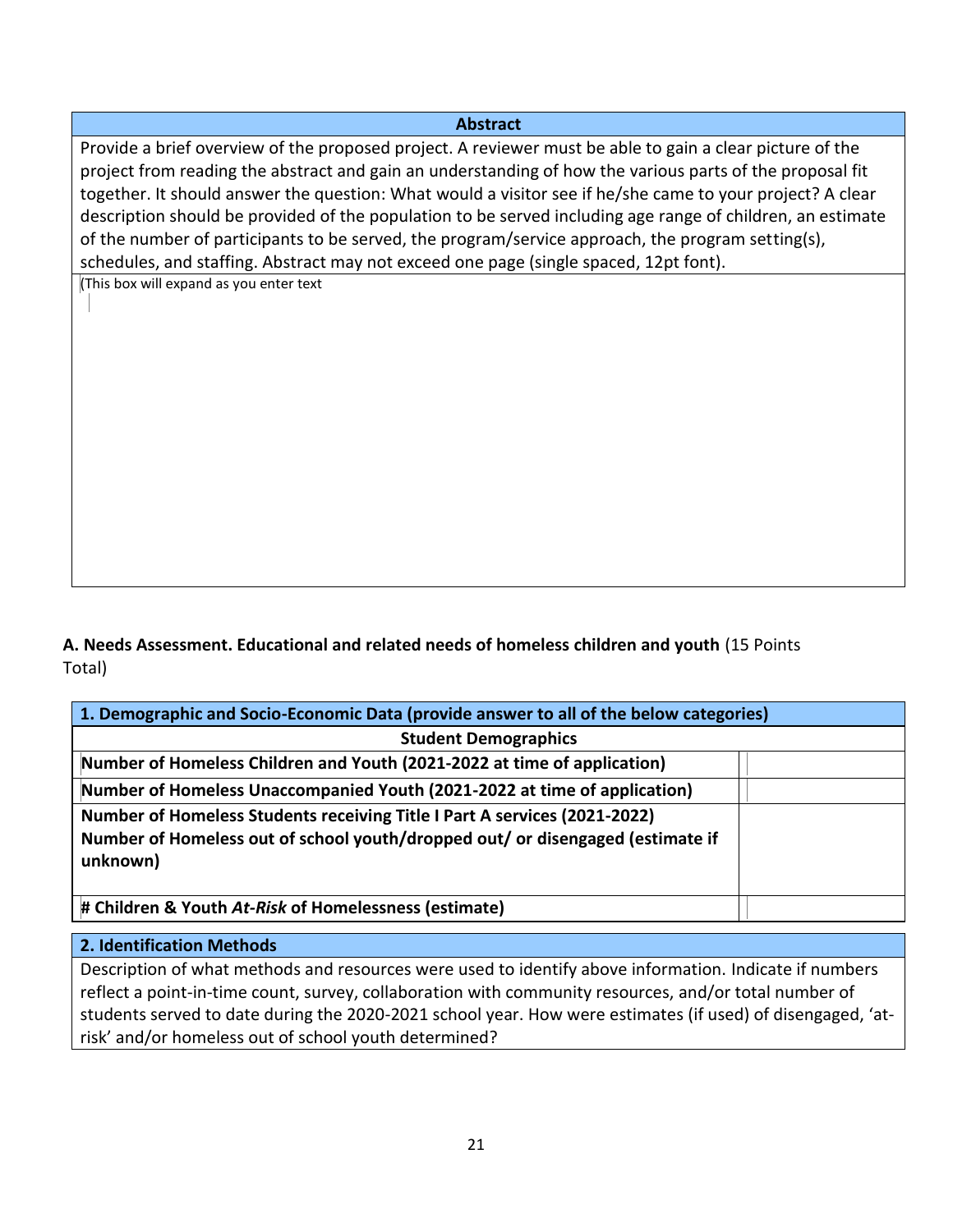(This box will expand as you enter text)

**3. Describe the temporary living situations of the McKinney-Vento eligible children, youth, and their families. Include categories (doubled-up, motel, etc.)? Include the temporary living situations of 'at-risk' children and youth including homeless unaccompanied youth who are disengaged, dropped out or not attending school.**

(This box will expand as you enter text)

**4. Describe the educational barriers identified by your LEA (or LEA consortium) facing students to be served. Include barriers specific to pre-school aged, homeless unaccompanied youth, and out of school homeless youth (disengaged, non-attending, or have dropped out).** 

(This box will expand as you enter text)

**5. Provide an overview of current community services for homeless children, youth and their families, and gaps in needed services**. **Identify LEA (or LEA consortium) collaboration efforts/activities with those services, Include the special populations mentioned in item #4 above.**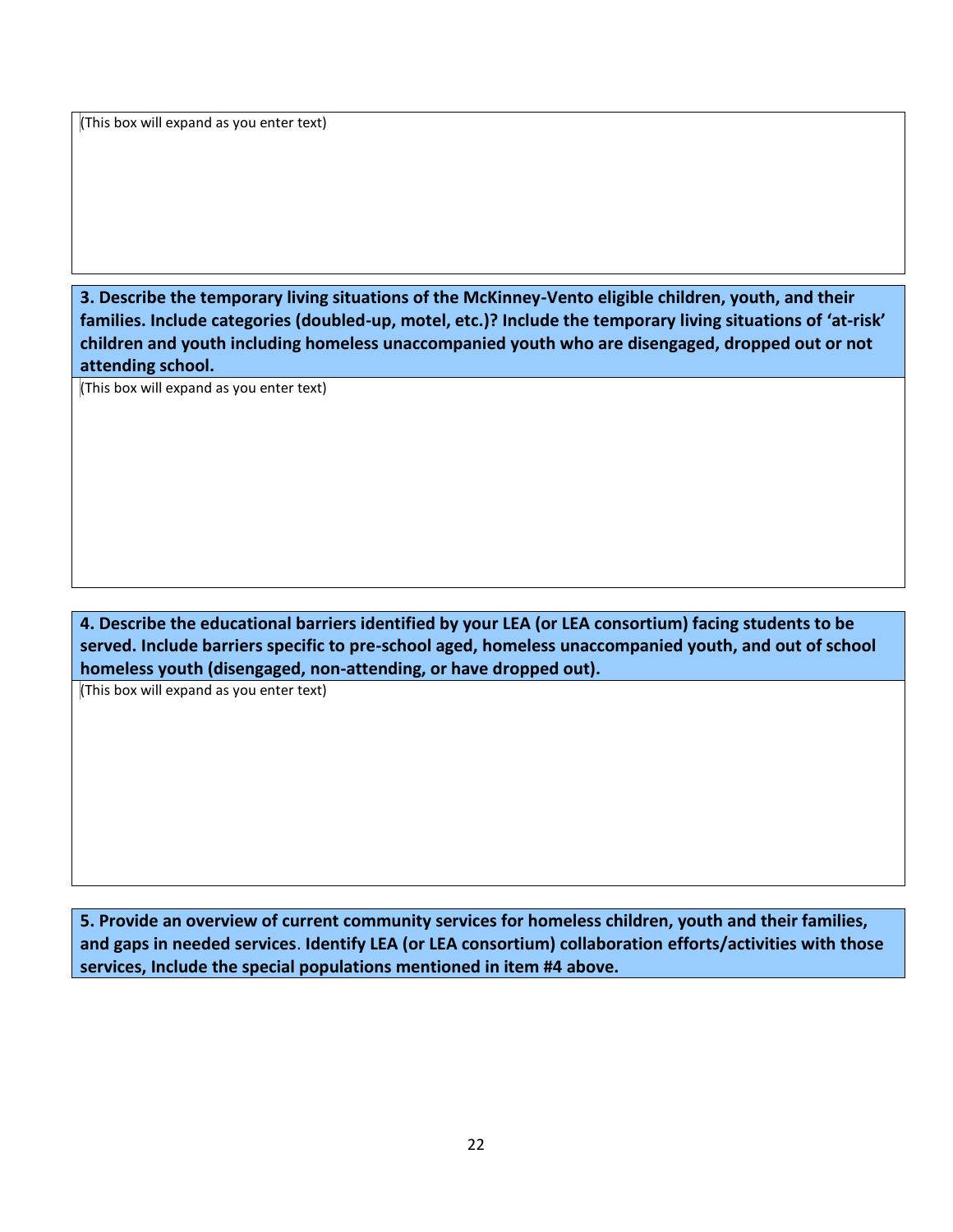(This box will expand as you enter text)

## **6. Numbers to be served**

Total number of homeless children and youth to be served in this project:

**Percent of students by grade level to be served** (total should add up to 100%)

| Below Pre K:         | Grades $4 - 5$ :  |  |
|----------------------|-------------------|--|
| l Pre K – K:         | Grades $6 - 8$ :  |  |
| $\mid$ Grades 1 – 3: | Grades $9 - 12$ : |  |

## **7. Current Sub-grantees only: REQUIRED**

Discuss the effectiveness of current program. Provide data that supports effectiveness (data may be submitted on separate sheets and may include charts, graphs, success stories, case studies, etc.). For program effectiveness include educational achievement of homeless students served, attendance, etc. Indicate if additional sheets are provided and appropriate page #s.

(This box will expand as you enter text)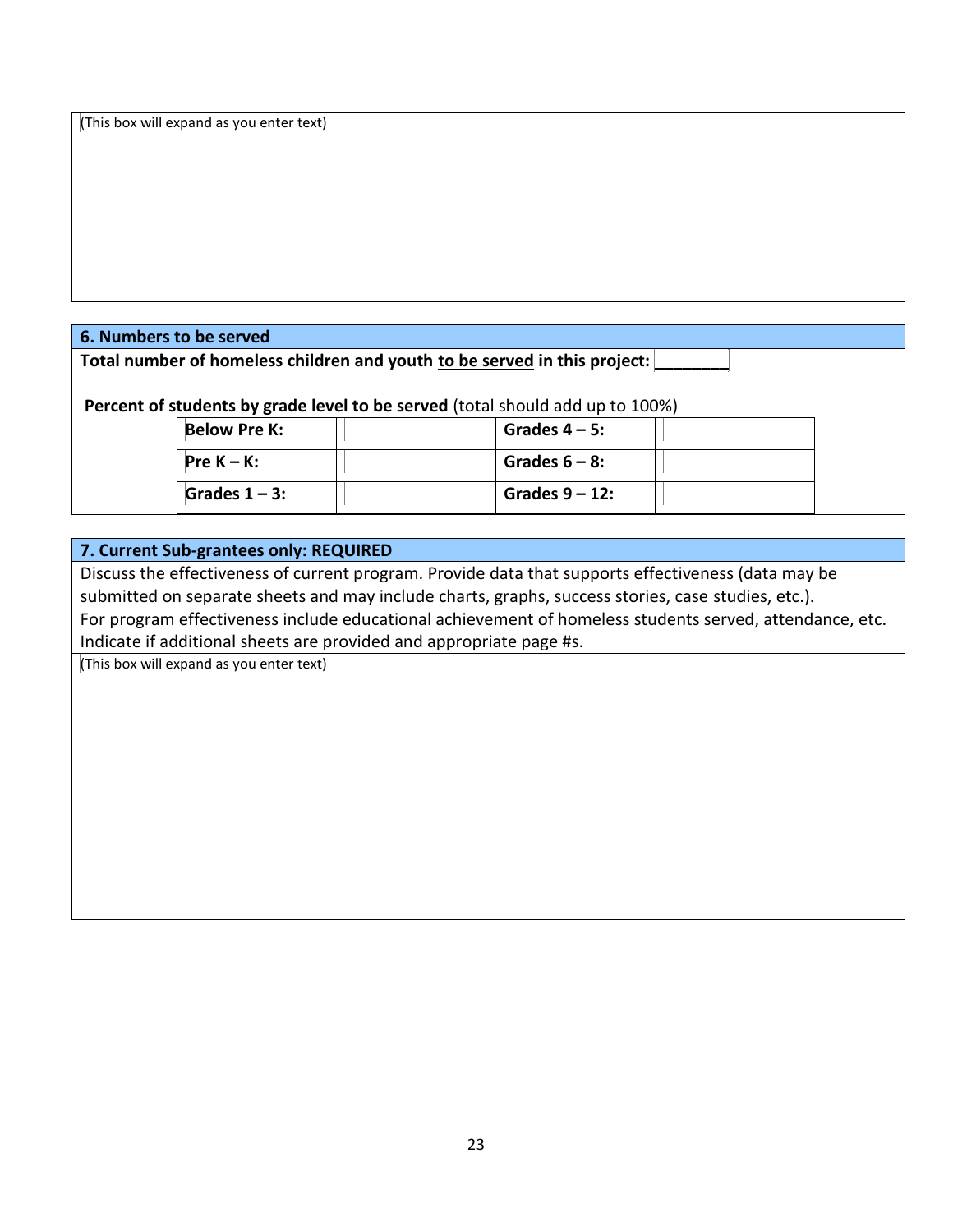## **B. GOALS AND OBJECTIVES** (20 Points Total)

## **1. Goal(s) Statements for your project**

Identify the specific goal(s) of the project.

(This box will expand as you enter text)

## **2. Objectives**

Identify the objectives connected to each goal identified above. Each goal should have 1-3 objectives. Note: each objective, must have activities and measureable outcomes that will be identified in #3

(This box will expand as you enter text)

# **3. Activities & Measurable Outcomes** Identify the activities and measureable outcomes for each objective (list by number) identified above. Insert additional rows as needed. (Examples are provided in Appendix C) **Objective #** Activity **Measureable Outcomes (quantifiable) Measureable Outcomes (quantifiable)**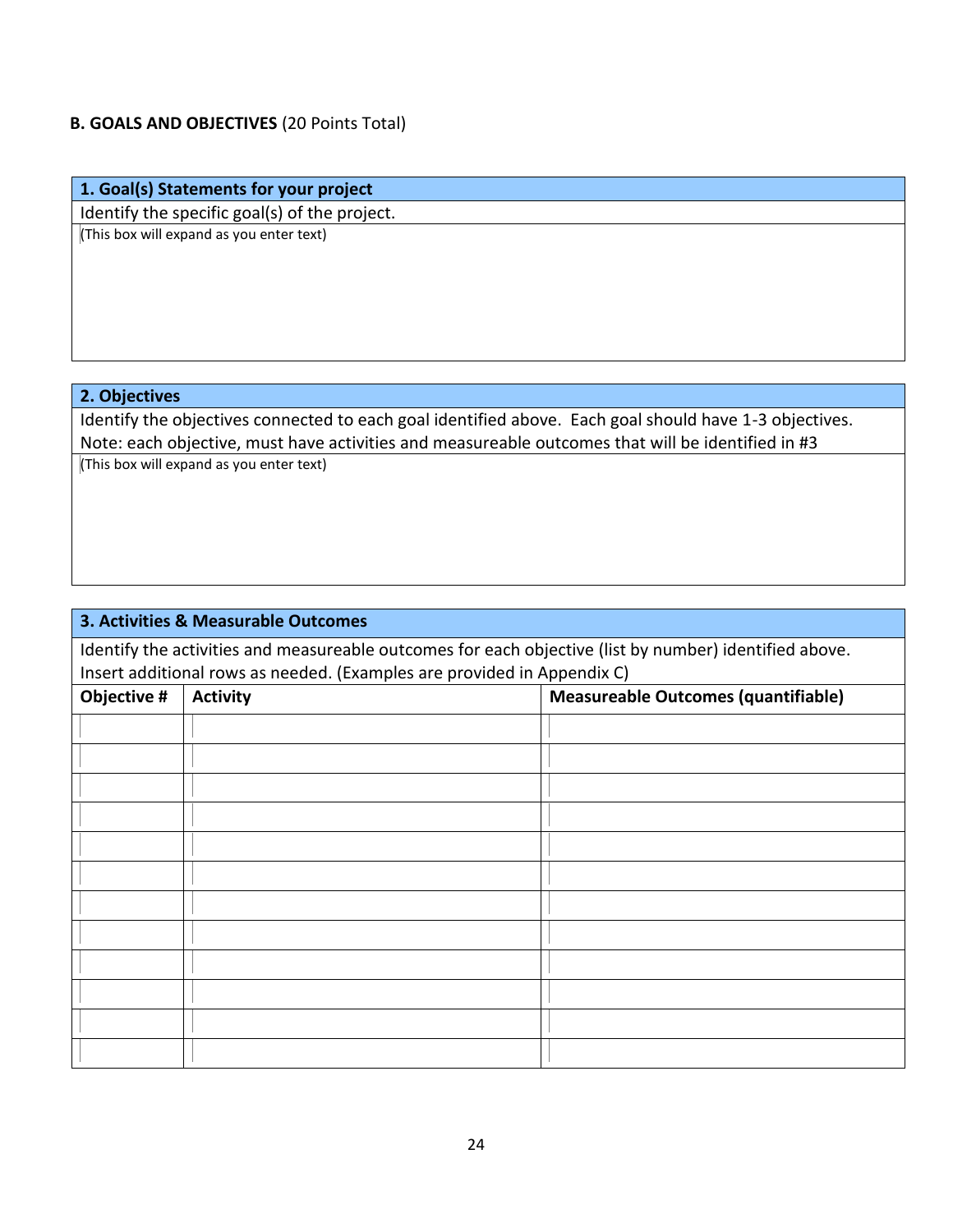## **C. THE PLAN** (20 Points Total)

## **1. Services Overview**

Provide a detailed description of the services to be provided and a timeline for implementation. Explain how these services address the unmet needs of homeless children and youth in the community as identified in the statement of demonstrated need. If multiple services, describe each separately.

(This box will expand as you enter text)

### **2. Impact**

Describe how the proposed project facilitates the immediate enrollment, retention and/or educational success of children and youth who are homeless, including how the unique needs of families and homeless youth on their own will be considered to actively engage parents/guardians and youth in the education process.

(This box will expand as you enter text)

### **3. Staffing**

Describe how the program will be staffed and administered. Include the collaboration with the LEA Homeless Liaison.

(This box will expand as you enter text)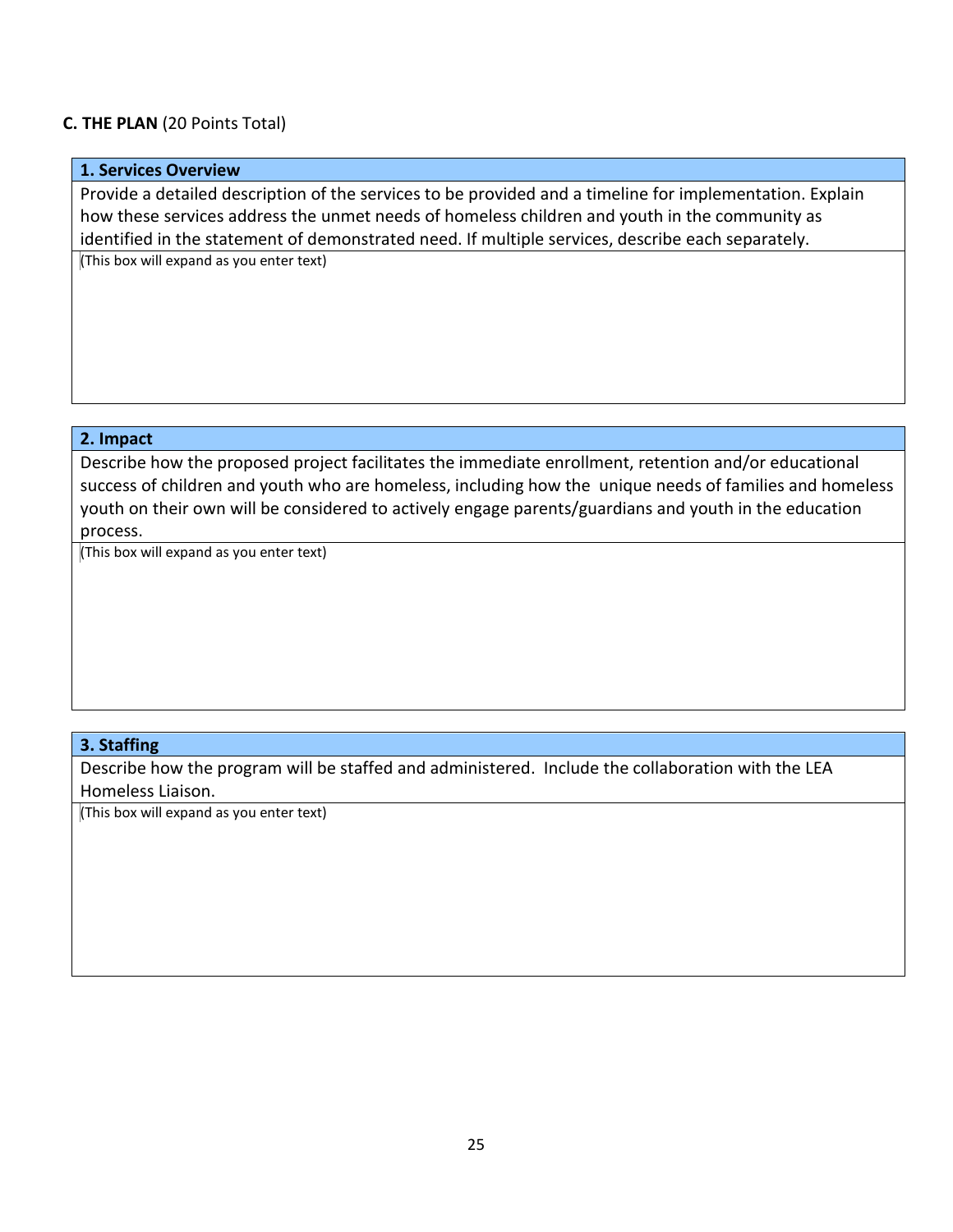**4. Disseminate Information**

Describe how staff will disseminate information about the program to homeless families, homeless youth, other school personnel, and service providers, etc.

(This box will expand as you enter text)

## **5. Consortium Applicant Member Roles (skip this section** *if not* **a consortium application)**

Identify the specific role(s) of each consortium member by district/agency name (if applicable) . Identify matching funds to be provided by each participating LEA in the consortium.

(This box will expand as you enter text)

## **D. COLLABORATION** (10 Points Total)

## **1. Federal/State Programs**

Describe the relationship with services among the LEA's federal/state funded programs. (including but not limited to Title I, Title III, Early Childhood Education, Neglected and Delinquent, Migrant Education, Special Education,  $21^{st}$  Century, etc.)

(This box will expand as you enter text)

## **2. Community**

Explain in detail how the various community collaborations (existing or planned) connect with your program and collectively meet the needs of program participants. Potential community partners may include but are not limited to: Post-secondary, Juvenile Justice, local housing agencies, transitional foster care homes, runaway youth shelters, youth & teen centers, healthcare providers, and community-based organizations that address the educational, health, and social needs of homeless students and families etc.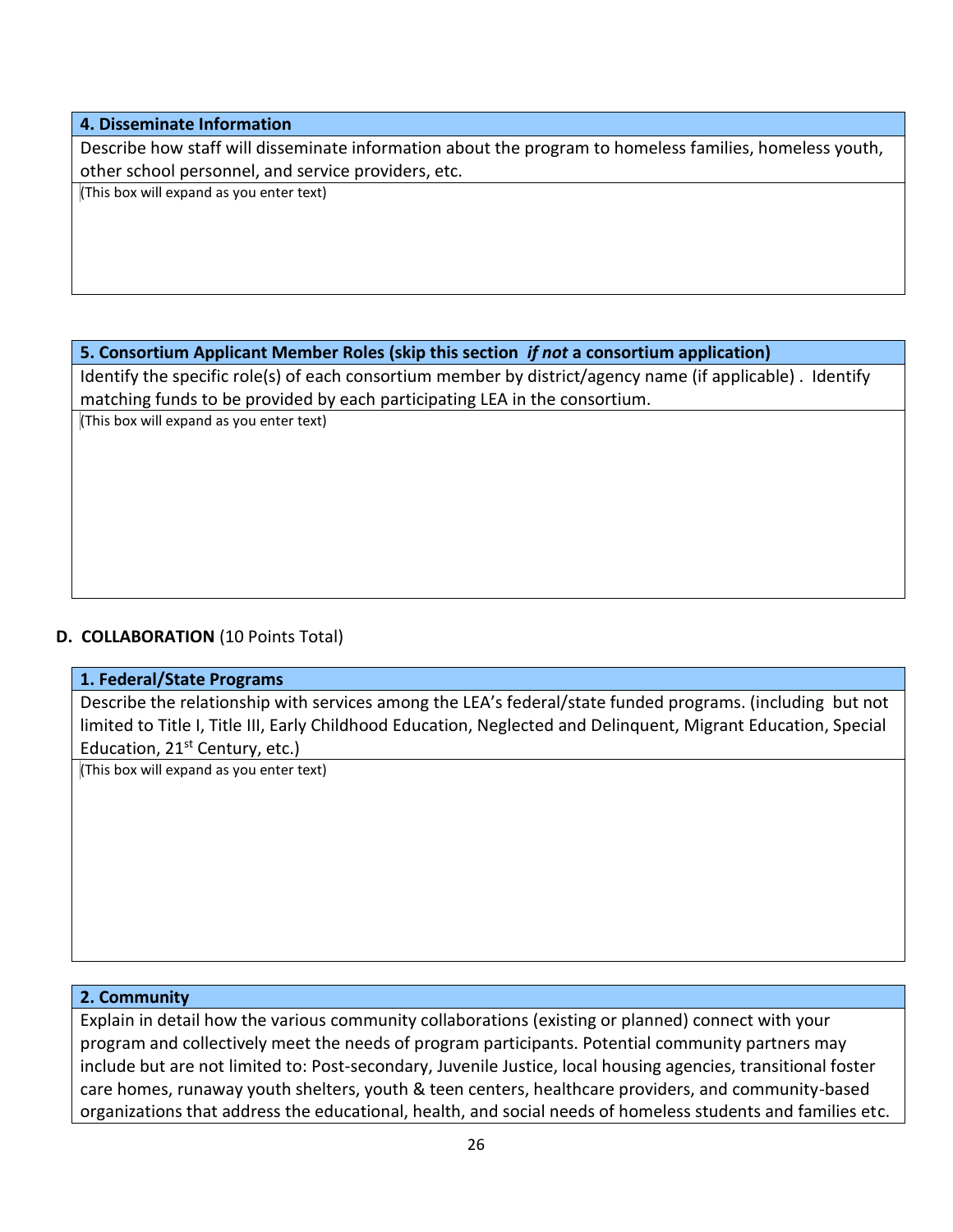(This box will expand as you enter text)

## **3. Communication**

Describe how communication will be developed, maintained, and documented among all partners over the course of the program. (e.g. website, community forums, newspapers, posters, trainings, special events) (This box will expand as you enter text)

## **E. DOCUMENTATION & EVALUATION** (15 Points Total)

### **1. Evaluation process**

Describe the process (including specific data & method of collection) that will be used to evaluate the success of the project, and to generate information to make changes for program improvement: Success of project must be directly connected identified goals, objectives, activities, and measureable outcomes.

(This box will expand as you enter text)

### **2. Responsibility**

Who will be responsible for the documentation and evaluation of the proposed project?

(This box will expand as you enter text)

## **3. Collaboration Effectiveness**

Describe how the relationship of LEA/Community partners relates to the overall effectiveness of meeting student needs as described in the needs assessment.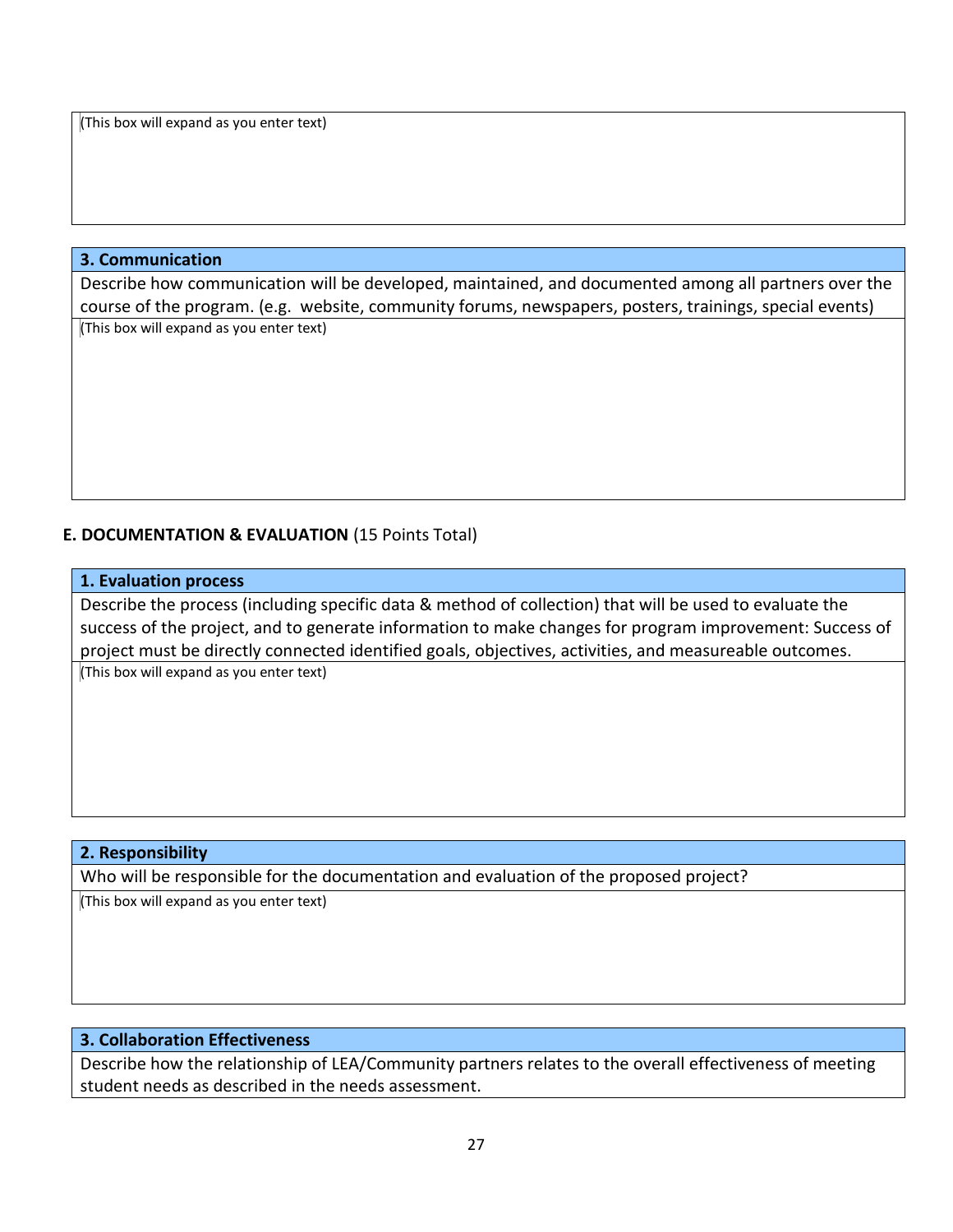(This box will expand as you enter text)

## **F. DETAILED BUDGET NARRATIVE** (20 Points Total)

*Note: A revised narrative and detailed budget will be required if there are adjustments to grant awards.* 

|                                                                                                                                                                                                                                                                                                                                                                                                                                                                | 1. Title I Part A and McKinney-Vento Coordination (If LEA receives Title I Part A Funds)                                                                                            |  |  |
|----------------------------------------------------------------------------------------------------------------------------------------------------------------------------------------------------------------------------------------------------------------------------------------------------------------------------------------------------------------------------------------------------------------------------------------------------------------|-------------------------------------------------------------------------------------------------------------------------------------------------------------------------------------|--|--|
|                                                                                                                                                                                                                                                                                                                                                                                                                                                                | a. Title I set-aside for Homeless Education                                                                                                                                         |  |  |
|                                                                                                                                                                                                                                                                                                                                                                                                                                                                | <b>Actual Amount for 2021-2022</b>                                                                                                                                                  |  |  |
|                                                                                                                                                                                                                                                                                                                                                                                                                                                                | <b>Anticipated Amount for 2022-2023</b>                                                                                                                                             |  |  |
| b. What percentage of the 2021-2022 set-aside funds were spent on activities to support homeless<br>children and youth (not counting Title I Part A funds used for transportation)? Estimate the<br>percentage if it is not yet available. If expenditures were less than 100% of the set-aside funds,<br>provide reasons below and plans to ensure use of set-aside funds for homeless students in the<br>future.<br>(This box will expand as you enter text) |                                                                                                                                                                                     |  |  |
| c. What supports/services were provided by the Title I set-aside funds for homeless children and<br>youth? Were Title I Part A funds used for transportation of homeless students? If so, what was<br>the amount (exclude the required setaside for educational supports and services)                                                                                                                                                                         |                                                                                                                                                                                     |  |  |
|                                                                                                                                                                                                                                                                                                                                                                                                                                                                | (This box will expand as you enter text)                                                                                                                                            |  |  |
|                                                                                                                                                                                                                                                                                                                                                                                                                                                                | d. What was the process used to determine the amount of the Title I set-aside for 2021-2022? What<br>will the process be to determine Title I set-aside for homeless going forward? |  |  |
|                                                                                                                                                                                                                                                                                                                                                                                                                                                                | (This box will expand as you enter text)                                                                                                                                            |  |  |